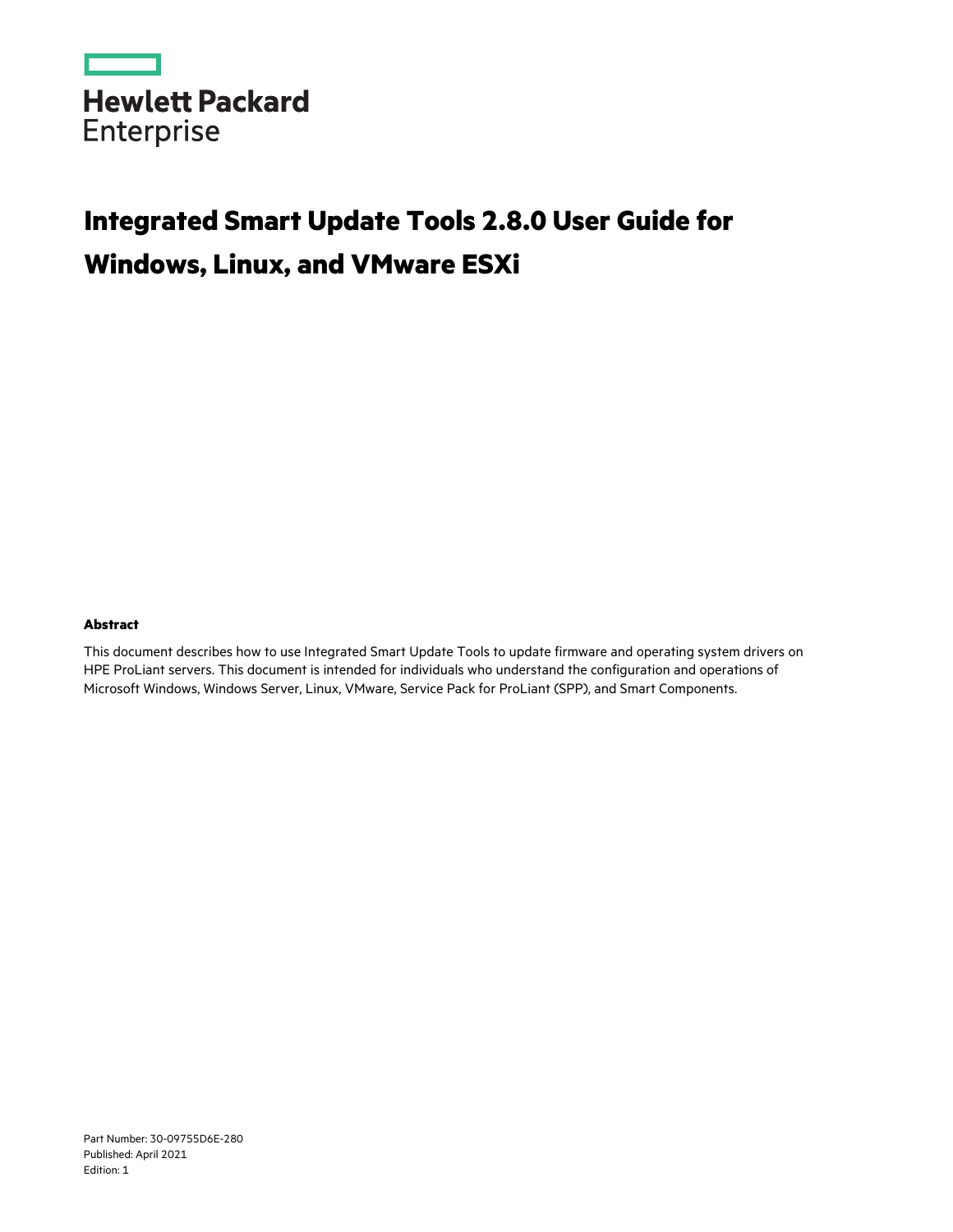#### **© Copyright 2015, 2021 Hewlett Packard Enterprise Development LP**

#### **Notices**

The information contained herein is subject to change without notice. The only warranties for Hewlett Packard Enterprise products and services are set forth in the express warranty statements accompanying such products and services. Nothing herein should be construed as constituting an additional warranty. Hewlett Packard Enterprise shall not be liable for technical or editorial errors or omissions contained herein.

Confidential computer software. Valid license from Hewlett Packard Enterprise required for possession, use, or copying. Consistent with FAR 12.211 and 12.212, Commercial Computer Software, Computer Software Documentation, and Technical Data for Commercial Items are licensed to the U.S. Government under vendor's standard commercial license.

Links to third-party websites take you outside the Hewlett Packard Enterprise website. Hewlett Packard Enterprise has no control over and is not responsible for information outside the Hewlett Packard Enterprise website.

#### **Acknowledgments**

Intel®, Pentium®, Xeon®, Intel Inside®, and the Intel Inside logo are trademarks of Intel Corporation in the U.S. and other countries.

Microsoft® and Windows® are either registered trademarks or trademarks of Microsoft Corporation in the United States and/or other countries.

Adobe® and Acrobat® are trademarks of Adobe Systems Incorporated.

Java® and Oracle® are registered trademarks of Oracle and/or its affiliates.

UNIX® is a registered trademark of The Open Group.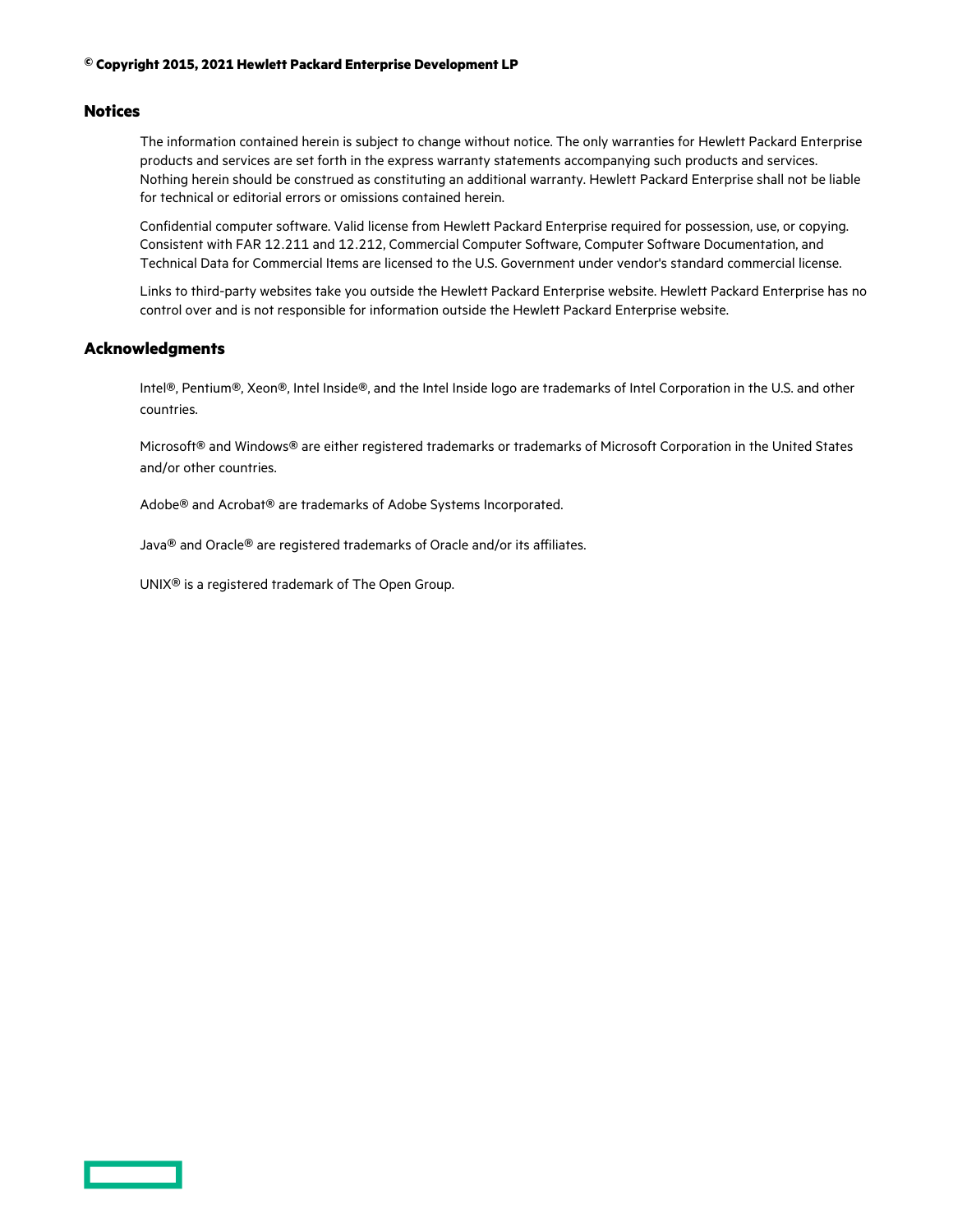# **Contents**

#### Installing VMware software Smart Components on Gen10 using SUM and  $17$  $\mathbf{L}$  and  $\mathbf{L}$

|--|--|

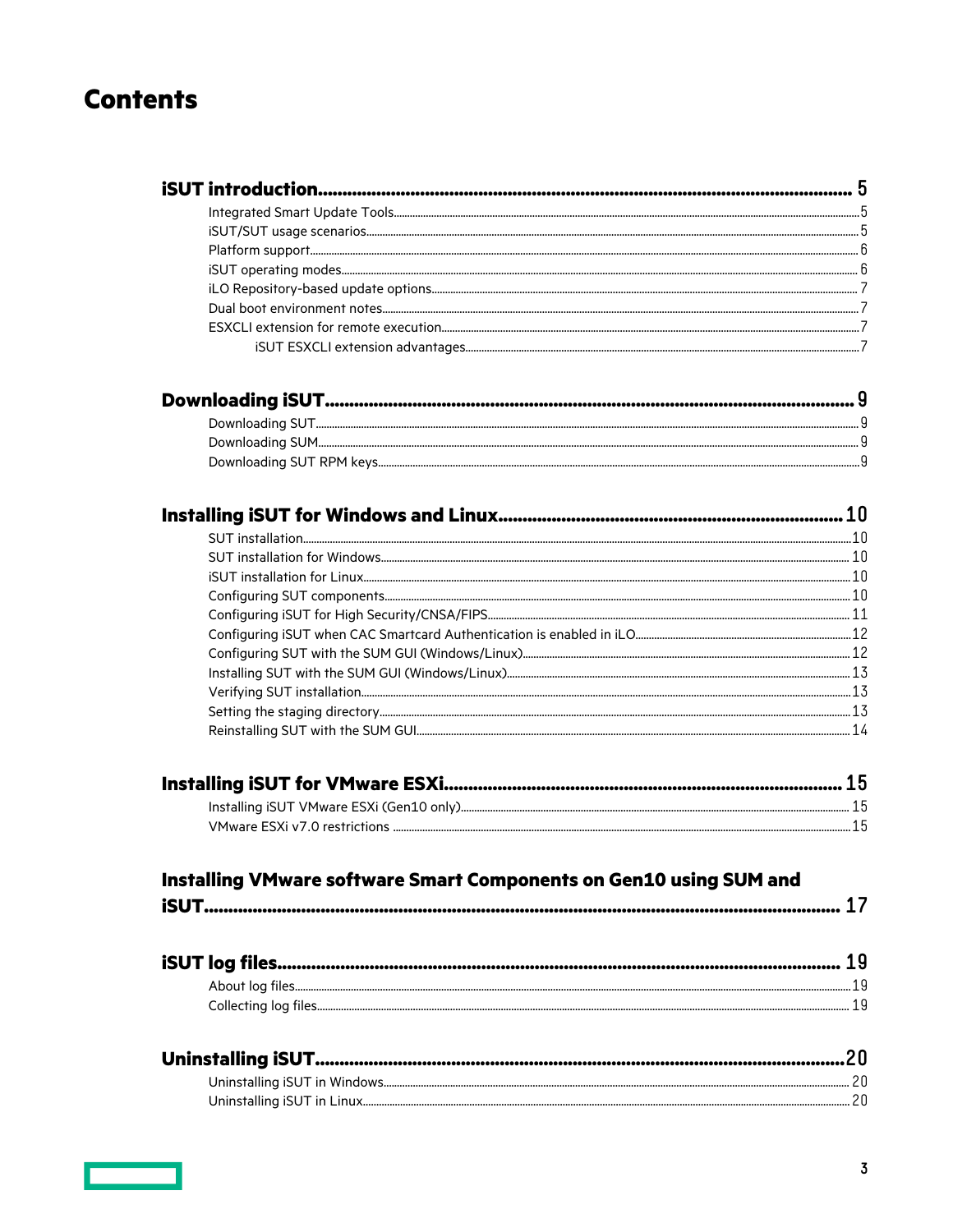|--|--|--|--|

 $\overline{\mathbf{4}}$ 

 $...20$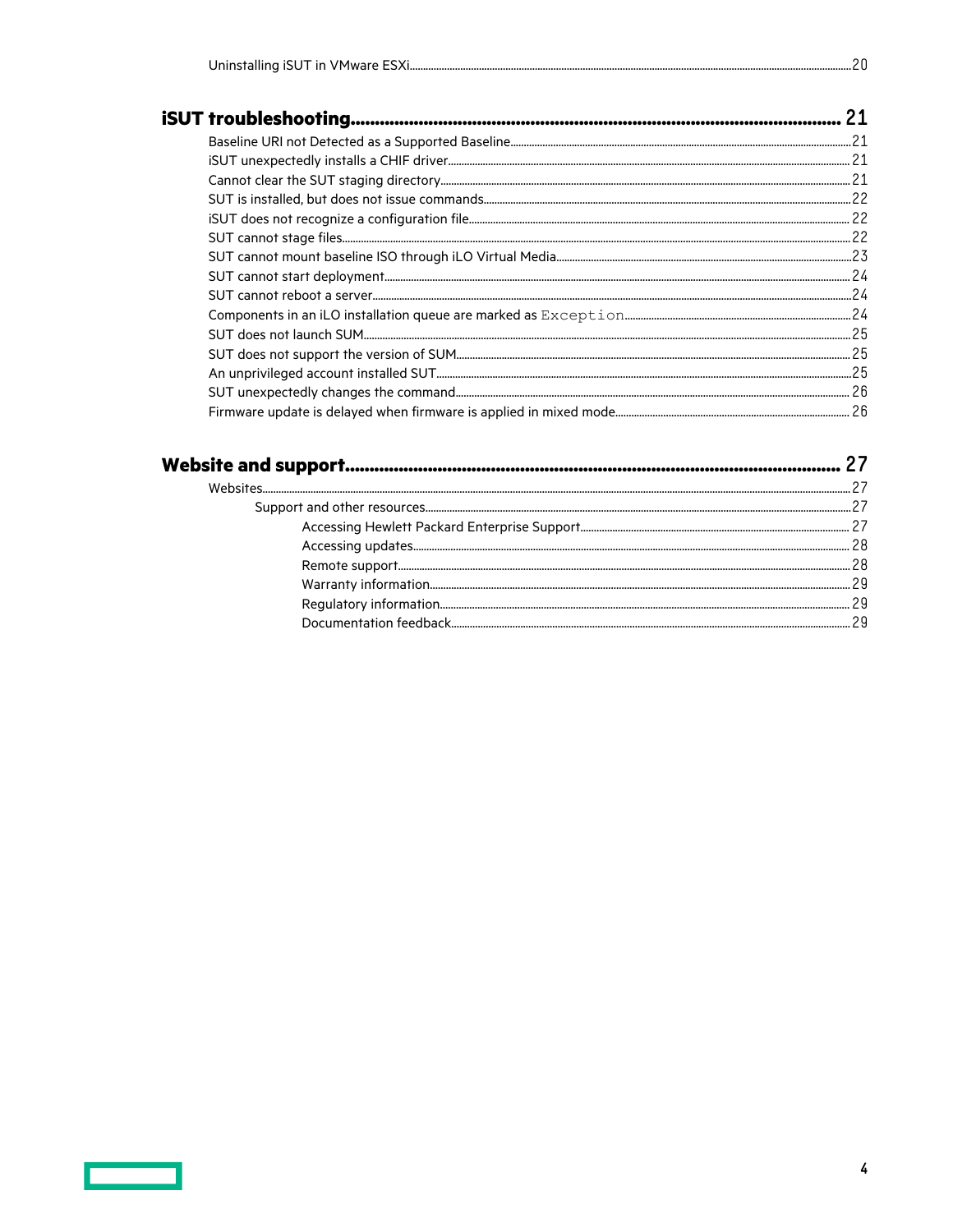# <span id="page-4-0"></span>iSUT introduction

## **Integrated Smart Update Tools**

Integrated Smart Update Tools (SUT) is the smart update solution for performing online firmware and driver updates. SUT is used with iLO 4, iLO 5, and with update solutions (management appliances such as iLO Amplifier Pack or HPE OneView and Smart Update Manager (SUM) to stage, install, and activate firmware and driver updates.

The solution must be installed on the operating system, where it updates results through Rich Infrastructure Services (RIS) communication.

- **SUT**: Polls iLO to check for requests from SUM, iLO Amplifier Pack, or HPE OneView for updates through local iLO using the iLO channel interface driver installed on the OS and orchestrates staging, deploying, and activating updates. You can adjust the polling interval by issuing the appropriate command-line option provided by SUT. Performs inventory on target servers, stages deployment, deploys updates, and then reboots the servers.
- **iLO 5 with integrated Smart Update** (Gen10 or later servers only): Performs iLO Repository-based updates by downloading the components from iLO Repository when iLO Installation Queue has the components which can be updated by SUT.
- **iLO Amplifier Pack and HPE OneView**: Displays available updates for servers. Communicates with SUT (or SUT 1.x) to initiate updates using the iLO Redfish interface. SUT reports the status of updates to iLO Amplifier Pack through iLO Restful Interface.
- **SUM**: A tool for firmware and driver maintenance for HPE ProLiant servers and associated options.

**NOTE:** SUM and iLO Amplifier Pack should not manage the same nodes.

### **iSUT/SUT usage scenarios**

Online updates using HPE OneView and iLO Amplifier Pack require SUT to be installed in the OS/hypervisor of the remote servers or in a helper OS appliance as follows:

| <b>Server generation</b> | OS/hypervisor of remote<br>server | <b>SUT to use</b>                            | Where is SUT installed and<br>running?                           |
|--------------------------|-----------------------------------|----------------------------------------------|------------------------------------------------------------------|
| Gen10, Gen9, and Gen8    | Windows                           | Integrated SUT (iSUT) for<br>Windows         | In the Windows instance of<br>each remote server.                |
| Gen10, Gen9, and Gen8    | Red Hat or SUSE                   | Integrated SUT (iSUT) for<br>Linux           | In the Red Hat or SUSE<br>instance of each remote<br>server.     |
| Gen10                    | VMware vSphere ESXi 6.5           | Integrated SUT (iSUT) for<br>ESXi 6.5        | In the ESXi 6.5 instance of<br>each remote server.               |
|                          | VMware vSphere ESXi 6.7           | Integrated SUT (iSUT) for<br>ESXi 6.7        | In the ESXi 6.7 instance of<br>each remote server.               |
|                          | VMware vSphere ESXi 7.0           | Integrated SUT (iSUT) for<br><b>ESXi 7.0</b> | In the ESXi 7.0 instance of<br>each remote server.               |
| Gen9 and Gen8            | VMware vSphere ESXi               | <b>SUT for VMware vSphere</b><br>ESXi        | In a Red Hat instance<br>running on a physical server,<br>or VM. |

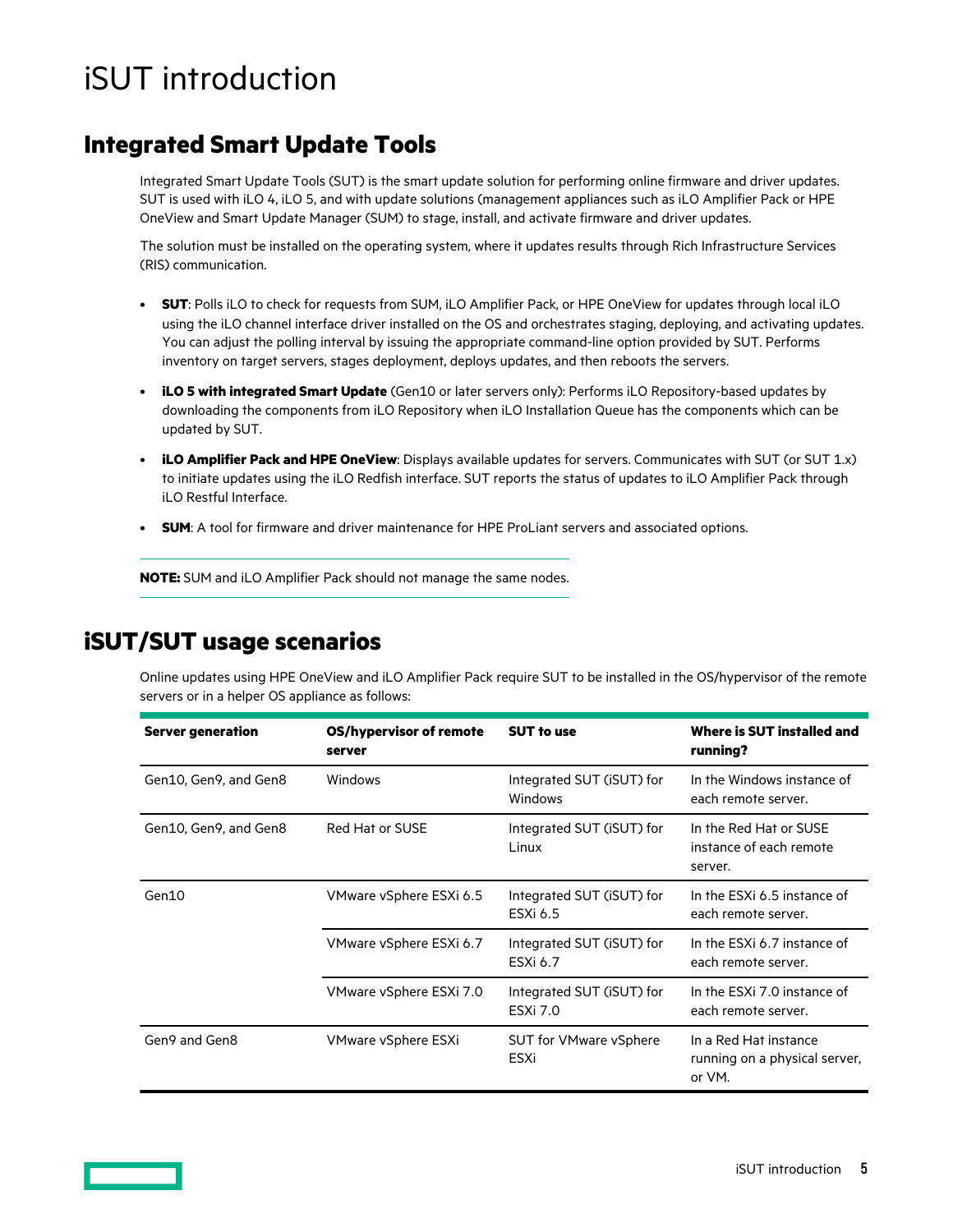### <span id="page-5-0"></span>**Platform support**

| <b>Version supported</b><br><b>Operating System</b> |                                                     |
|-----------------------------------------------------|-----------------------------------------------------|
| Windows                                             | Integrated Smart Update Tools 2.8.0 for Windows     |
| Linux                                               | Integrated Smart Update Tools 2.8.0 for Linux       |
| VMware FSXi                                         | Integrated Smart Update Tools 2.8.0 for VMware ESXi |

### **iSUT operating modes**

SUT runs in the following modes:

- **OnDemand mode** (default): This is the CLI-based mode in which every action needs to be triggered by a user action. OnDemand mode enables the administrator user to write commands in the CLI window that:
	- Stage updates
	- Deploy updates
	- Reboot servers

You can set the mode to OnDemand using the sut -set mode=OnDemand command.

• **Auto/Service mode**: This is the automatic mode of update where the user can set the correct mode and polling interval time. Once the mode and polling interval time is set, SUT periodically polls the RIS for a new request. After the request is received, SUT performs the updates automatically.

SUT runs in the following Auto/Service modes:

- AutoStage
	- Mounts the SPP through iLO Virtual Media.
	- Uses SUM present in the SPP to inventory the server.
	- Copies the applicable components from the SPP to the server for deployment.

**NOTE:** AutoStage is a no-operation mode for iSUT during iLO repository updates. Therefore, to perform firmware updates, this mode should be changed to OnDemand mode or any AutoDeploy mode.

- AutoDeploy
	- Performs all the tasks in AutoStage mode.
	- Updates the applicable components found in the iSUT staging directory on the host server.

**NOTE:** Components that are updated by iSUT in iLO Repository-based updates are downloaded to the iSUT staging directory before updating.

- AutoDeployReboot
	- Performs all the tasks in AutoDeploy mode.
	- If required, reboots the host server.

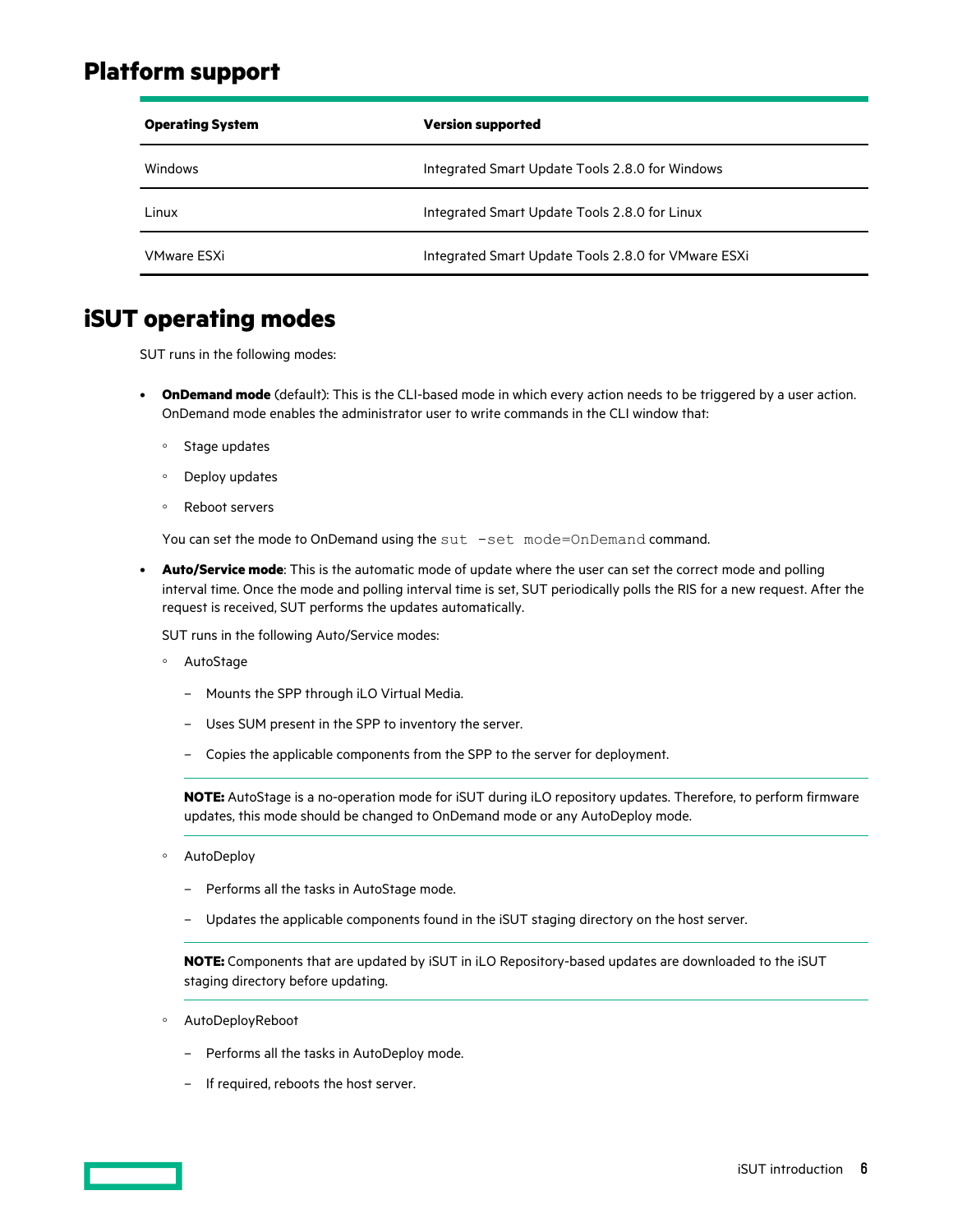<span id="page-6-0"></span>**NOTE:** For VMware ESXi, the server must be in Maintenance mode.

**NOTE:** HPE OneView schedules online firmware updates by specifying a schedule time. iSUT for Windows, Linux, and VMware supports the scheduling only if it is configured in AutoDeployReboot mode or AutoDeploy mode.

**NOTE:** If the deployment succeeds, SUT verifies the updates by default. Use the command sut /deploy noautoverify to prevent the default verification. This is not applicable for iLO Repository-based updates.

You can set the mode to Auto/Service mode by using the command sut -set mode=AutoStage/ AutoDeploy/AutoDeployReboot.

Use the status command to view which mode SUT is running.

### **iLO Repository-based update options**

iLO Repository-based update options are available on Gen10 servers. Smart update solutions such as iLO Amplifier Pack, HPE OneView, or SUM can use this mechanism to update servers. This update option needs Agentless Management Service (AMS) to be installed on the target server on which iSUT is installed. If AMS is not installed, HPE OneView reports it as a Warning alert in the profile when a profile is applied with any of the iSUT options.

**NOTE:** For more information, see the **[Smart Update Manager 8.7.0 User Guide](http://www.hpe.com/support/SUM-UG-en)**.

### **Dual boot environment notes**

If you have an environment where servers boot to both Windows and Linux operating systems.

If you run SUT in one operating system, and then are going to run it in on another, change the staging directory to the correct path. Use the following command:

sut -set stagingdirectory=<staging directory path>

**IMPORTANT:** SUT requires permission to write to the staging directory.  $\left( \Gamma\right)$ 

### **ESXCLI extension for remote execution**

Use ESXCLI extension feature to run iSUT OnDemand commands remotely using vCLI (ESXi 6.x)/ESXCLI (ESXi 7.x).

#### **More information**

[Installing iSUT VMware ESXi \(Gen10 only\)](#page-14-0)

#### **iSUT ESXCLI extension advantages**

On using iSUT ESXCLI extension, you are not required to:

- Log into each remote ESXi host individually to execute command.
- Enable SSH on each of the remote ESXi hosts.
- Run same set of commands manually on each server. A script file can be used to run the supported iSUT commands.

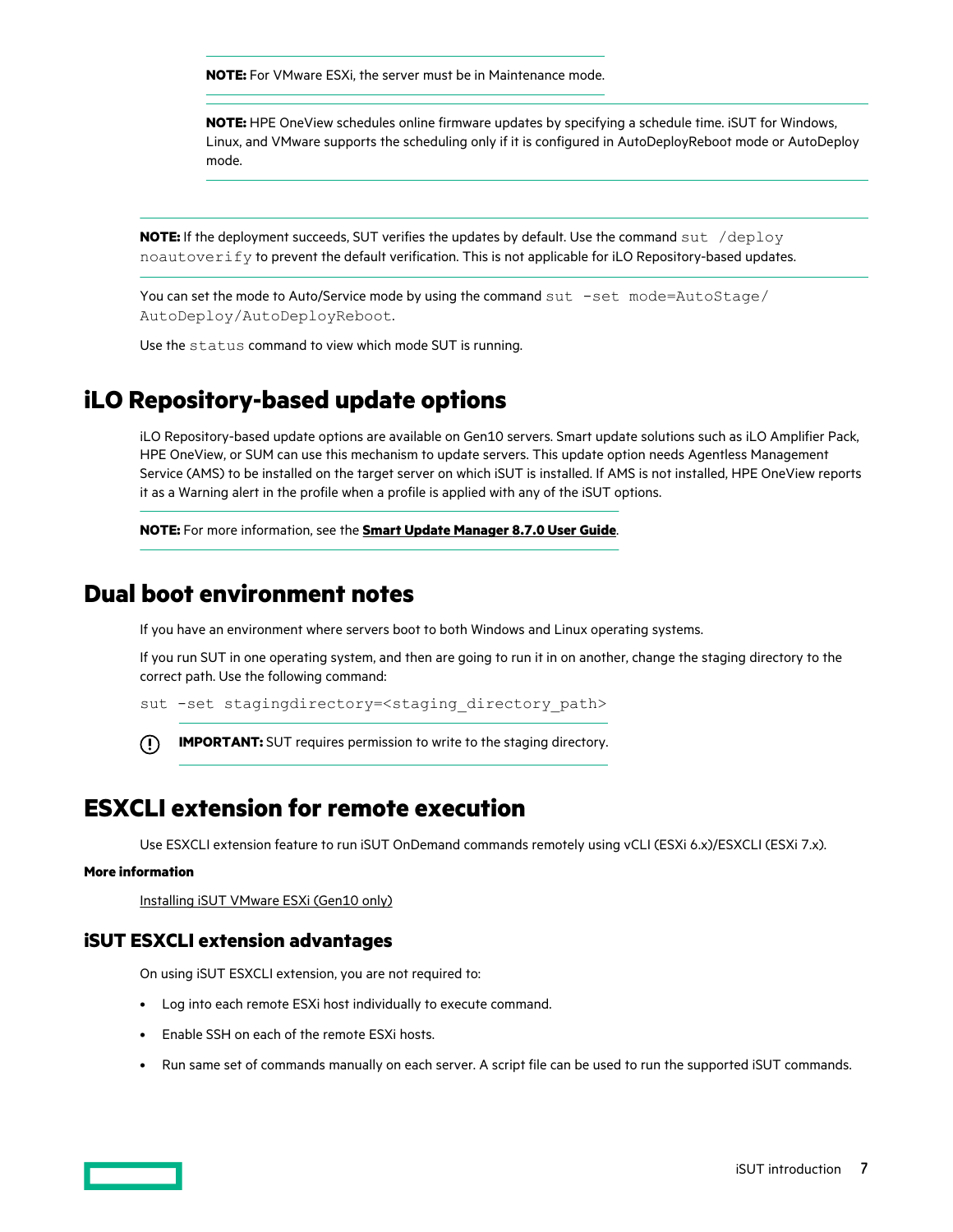**NOTE:** For more information on supported CLI commands with ESXCLI extension, see *Integrated Smart Update Tools CLI Reference Guide*.

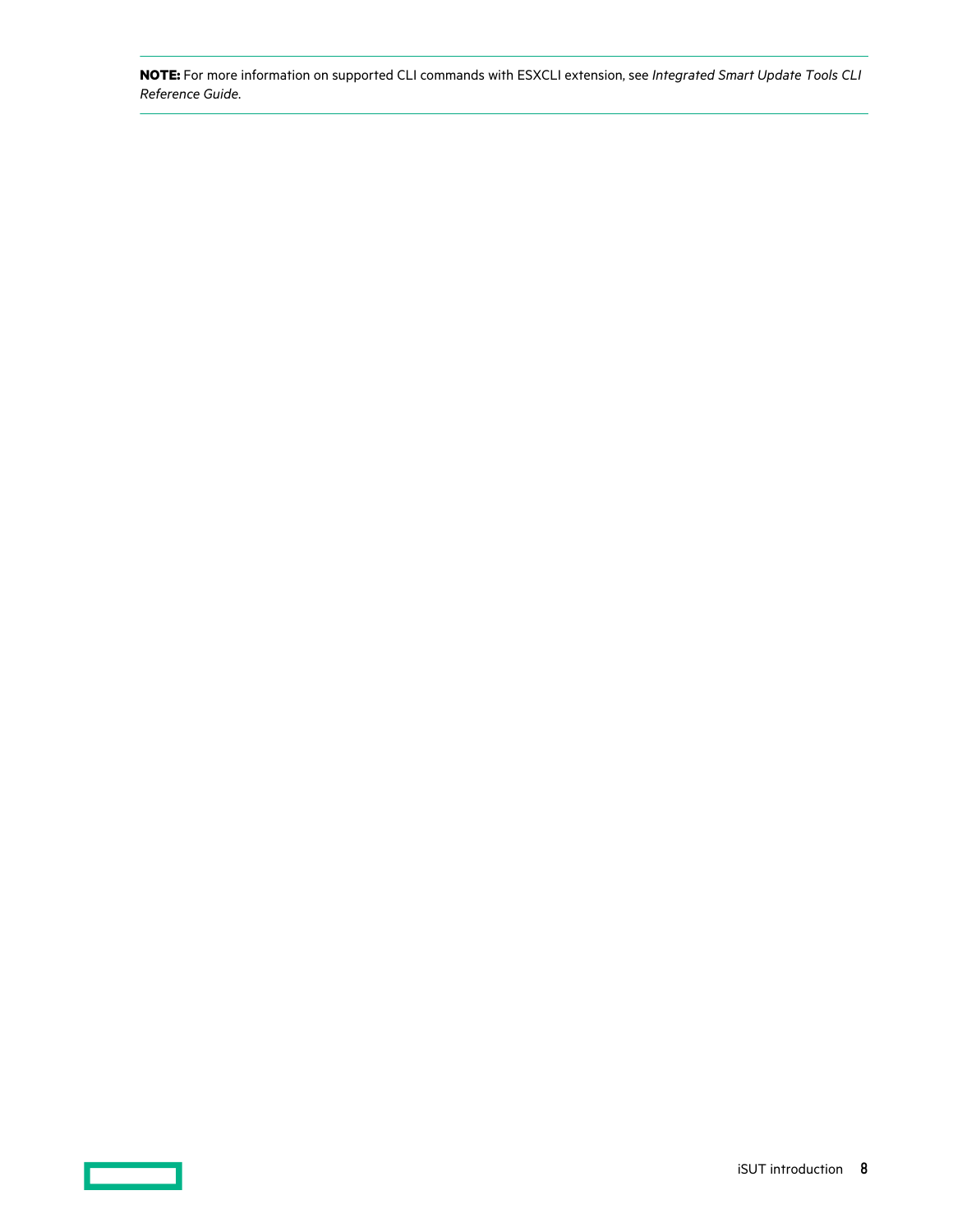# <span id="page-8-0"></span>Downloading iSUT

## **Downloading SUT**

SUT is available on Windows and Linux for Gen8, Gen9 and Gen10 systems and on ESXi for Gen10 systems. This SUT is part of the Service Proliant Pack (SPP) shipped by HPE. Each SPP contains a contents.html, which can be looked up using the substring **Integrated Smart Update Tools** to find the SUT component part of the SPP.

If you are downloading an older SPP, you can download the latest SUT version through the product downloads page.

#### **Procedure**

Download SUT from **<https://www.hpe.com/servers/sut>**.

### **Downloading SUM**

If SUT is not installed on the target system, you can download SUM and use it to install SUT for the first time on the target system using the SUM GUI. For more information, see **[Installing iSUT with the SUM GUI](#page-12-0)**.

**NOTE:** SUT cannot be installed on Gen10 VMware ESXi systems using SUM.

#### **Procedure**

- **1.** Go to **<https://www.hpe.com/servers/sum>**.
- **2.** Click **Download**.
- **3.** Select the SUM version you want to download.
- **4.** In the **Delivery Options** area, select the SUM file you want to download.

### **Downloading SUT RPM keys**

#### **Procedure**

Open the link **<https://downloads.linux.hpe.com/SDR/keys.html>** in a web browser and follow the instructions.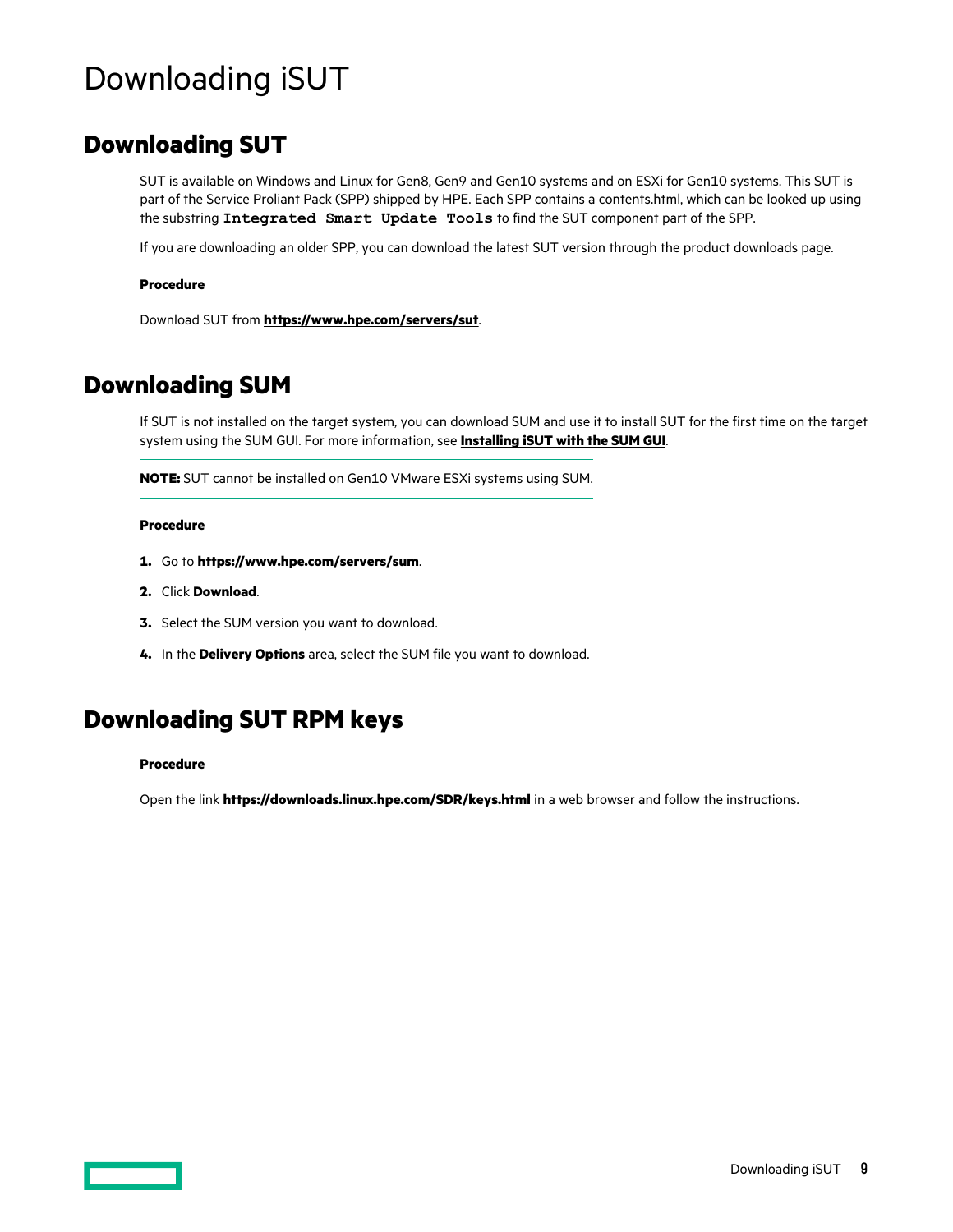# <span id="page-9-0"></span>Installing iSUT for Windows and Linux

### **SUT installation**

SUT must be installed manually the first time. Ensure that every Windows or Linux system on which SPP must be applied has iSUT installed.

After you install SUT, the default mode of SUT is set to OnDemand mode. During every SPP upgrade, SUT self-upgrades itself if the version of SUT found in SPP is higher. During self-upgrade, SUT configurations such as mode are retained. You can change the SUT mode to a mode of your choice after a successful SUT installation. To do so, use the following command:

```
sut –set mode=<OnDemand/AutoStage/AutoDeployAutoDeployReboot>
```
### **SUT installation for Windows**

To install SUT on Windows, perform the following steps:

- 1. Download the Smart Component (cpxxxxxx.exe) file to a local directory on the server where you want to install the software.
- **2.** Change to the directory.
- **3.** Run the .exe file by double-clicking it. A dialog box appears.
- **4.** Click the **Install** button to install SUT.

### **iSUT installation for Linux**

#### **Prerequisites**

- Linux OS configuration is required.
- Directories /  $tmp$  and /  $var /tmp$  /  $cut$  must have exec permission.
- If you are mounting file systems to the /tmp or /var/tmp/sut directories, you must mount them as read/write.

To install iSUT on Linux, use the following command:

```
rpm -ivh <dir_location>/sut-<version>.linux.x86_64.rpm
```
**NOTE:** On Linux systems, you can also install iSUT using the repository **[https://downloads.linux.hpe.com/SDR/repo/](https://downloads.linux.hpe.com/SDR/repo/sut/) [sut/](https://downloads.linux.hpe.com/SDR/repo/sut/)**. For more information, see **<https://downloads.linux.hpe.com/SDR/index.html>**.

### **Configuring SUT components**

While installing on Windows and Linux systems, you can configure iSUT using the following methods. On Gen10 ESXi systems, you must log into the system and run the iSUT commands to configure polling interval, staging directory or mode of operation. For more information on selecting the iSUT mode of operation, see **[iSUT operating modes](#page-5-0)**.

#### **Method 1**

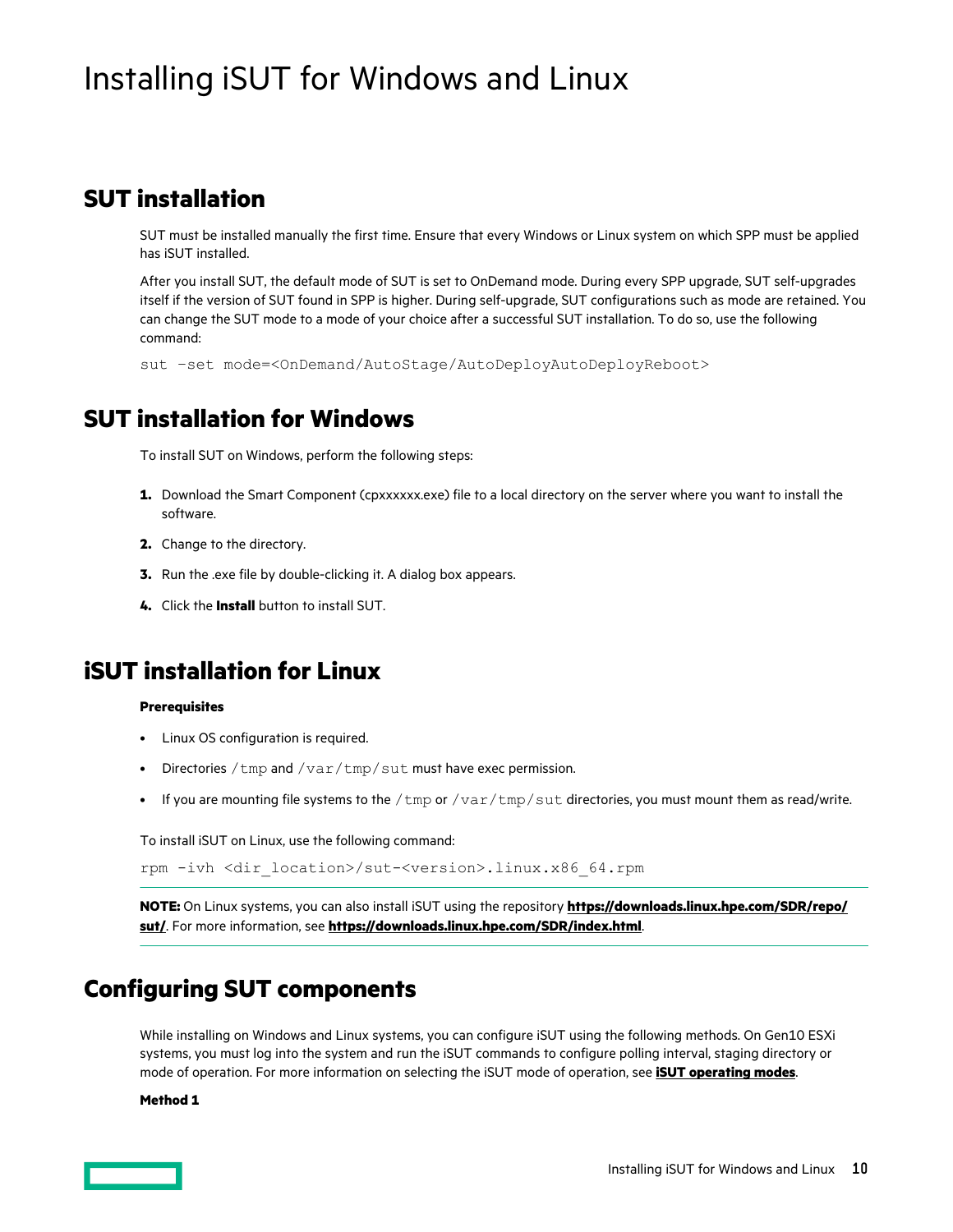- <span id="page-10-0"></span>**1.** Run SUM and set the mode to one of the auto modes (AutoStage/AutoDeploy/AutoDeployReboot) on the Baseline configuration page.
- **2.** Export the configuration details to a directory.
- **3.** Use this configuration file and run the component independently by passing the /config file option:
	- For Windows: Use the command, cpxxxxxx.exe /silent /config\_file C:\temp \cpxxxxxx\_conf\sut\_cfg.dat.
	- For Linux: Copy the sut\_cfg.dat file to /usr/local/hp/ directory and run the install command.

#### **Method 2**

- **1.** Extract the component to a directory.
- **2.** Copy sut\_cfg.dat to a different directory.
- **3.** Edit the file to set the mode to one of the automodes.
- **4.** Use this configuration file and run the component independently by passing the /config\_file option:
	- For Windows:
		- Use the command, cpxxxxxx.exe /silent /config\_file C:\temp\cpxxxxxx\_conf \sut\_cfg.dat.
	- For Linux:
		- Extract the RPM using the command: rpm2cpio sut-<version>-<build>.linux.x86\_64 | cpio –id
		- Edit the sut\_cfg.dat file and copy it to the /usr/local/hp/ directory and run the install command.

### **Configuring iSUT for High Security/CNSA/FIPS**

#### **Prerequisite**

iLO must already be set in one of the modes: High Security/CNSA/FIPS

#### **Procedure**

- **1.** Provide the iLO credentials to SUT using the following command: sut -set ilousername=<> ilopassword=<>
- **2.** Change the SUT mode to the requisite mode.
- **3.** Initiate updates.

**NOTE:** Required Host Authentication must be enabled to enforce authentication using certificates or iLO credentials.

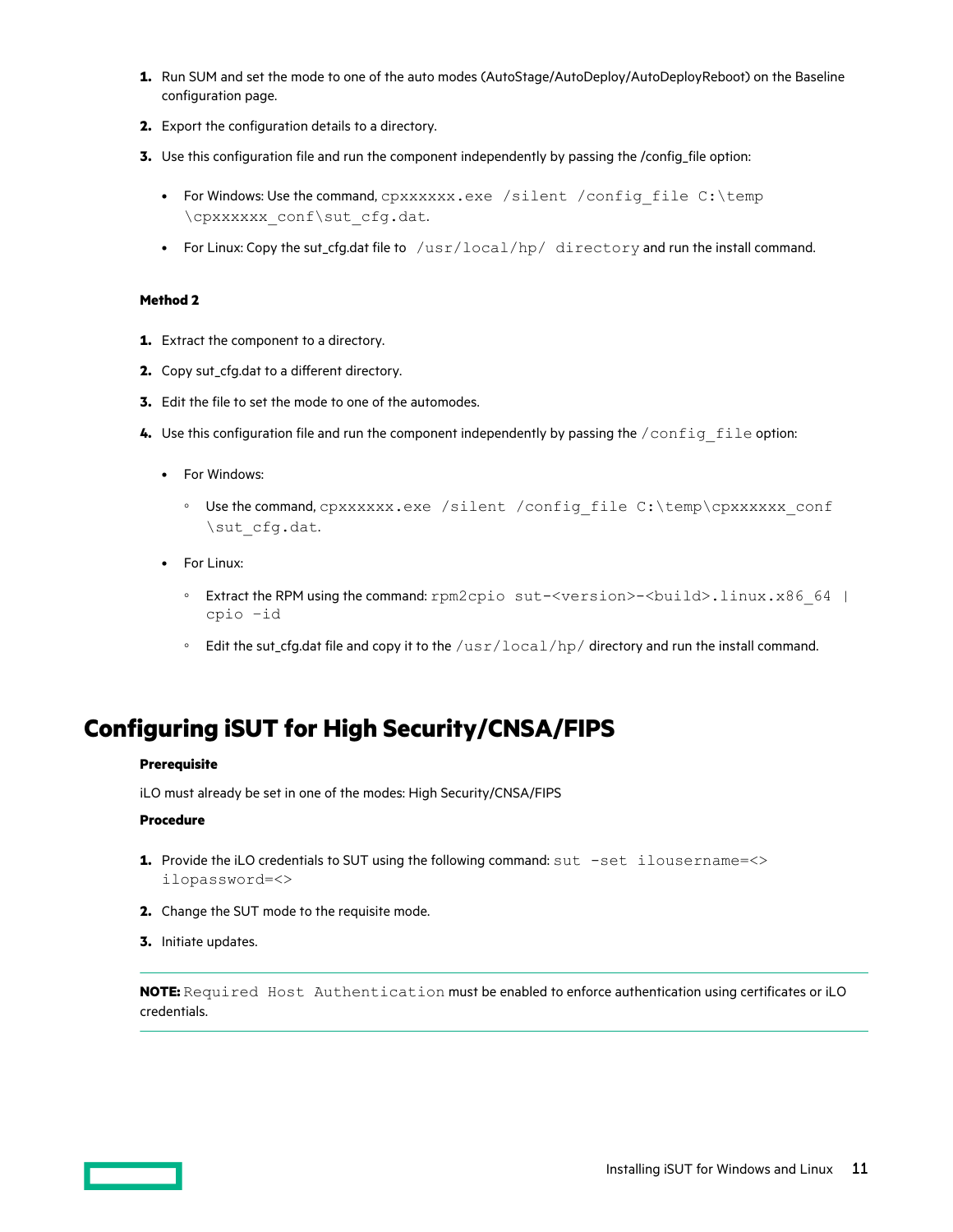# <span id="page-11-0"></span>**Configuring iSUT when CAC Smartcard Authentication is enabled in iLO**

#### **Prerequisite**

- If HPE iLO enables CAC Smartcard Authentication, iSUT can communicate with iLO using a certificate, credentials, or any other authentication methods.
- If HPE iLO enables Strict CAC, iSUT can communicate with iLO only using certificates.

**NOTE:** For more information, see *CAC Smartcard Authentication* in the **[HPE iLO 5 User Guide](https://techlibrary.hpe.com/us/en/enterprise/servers/solutions/info-library/index.aspx?cat=ilo5&lang=1#.XdZGWugzbIU)**.

#### **Procedure**

**1.** Provide the iLO certificate to iSUT using the command sut -addcertificate <path to certificate file>.

If iSUT locates the file and successfully adds it, it queries for a private key value. Provide the following information:

- Enter private key path.
- Does private key has an associated password (yes/no).
- Enter private key password.
- **2.** Change the iSUT mode to the requisite mode.
- **3.** Initiate updates.

**NOTE:** Required Host Authentication must be enabled to enforce authentication using certificates or iLO credentials.

## **Configuring SUT with the SUM GUI (Windows/Linux)**

For more information on using SUM, see the SUM documentation at **<https://www.hpe.com/info/sum-docs>**.

#### **Prerequisites**

Directory containing the SUT components.

#### **Procedure**

- **1.** Launch SUM in GUI mode.
- **2.** On the **Baseline Library** Screen, click **Add Baseline**, and then map to the directory that contains the configured SUT components.
- **3.** To sort the SUT components, click **Configurable**.
- **4.** Click **Components**.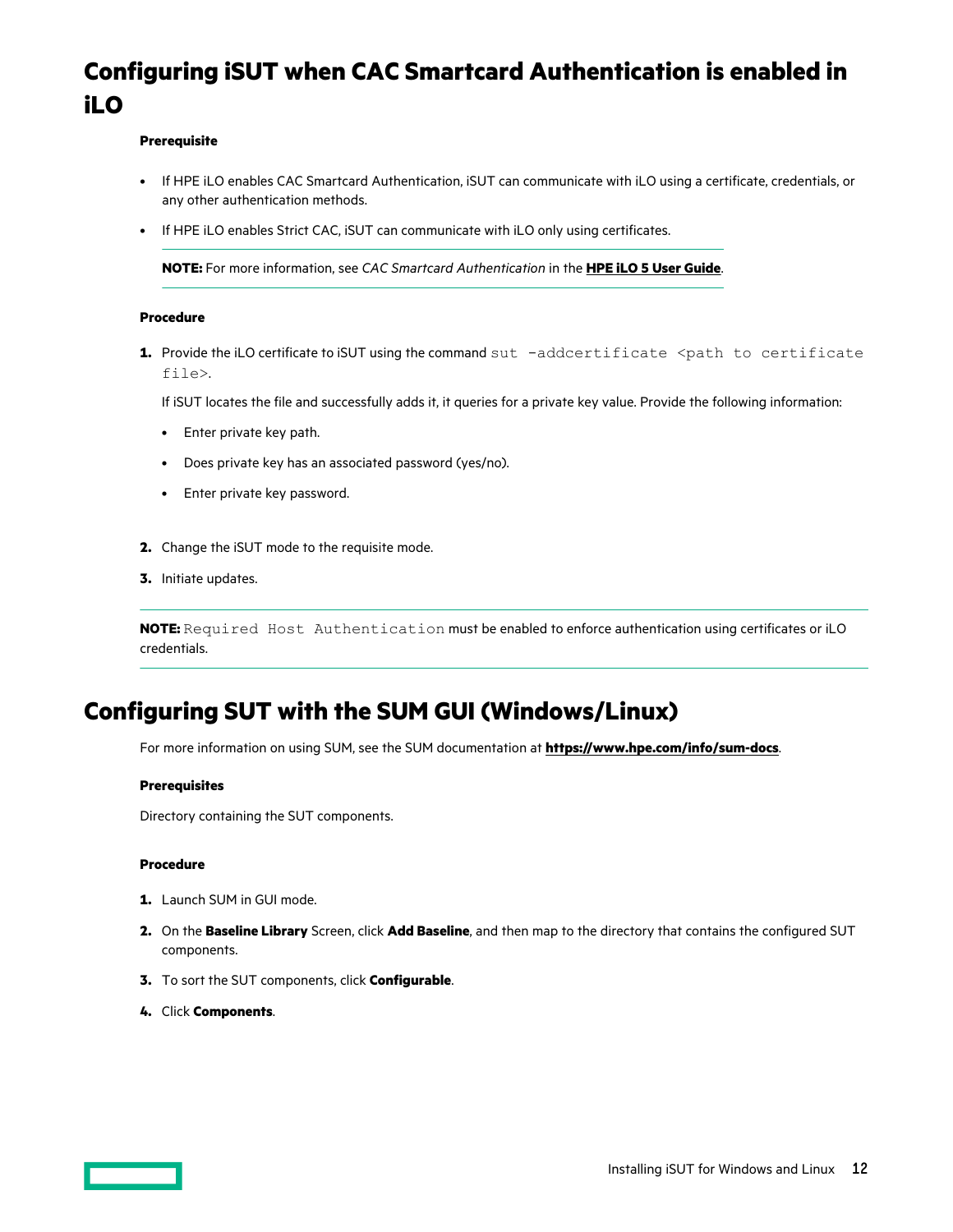- <span id="page-12-0"></span>**5.** Click **Configurable** or **Configured**. Components labeled **Configurable** have no configuration settings. Components labeled **Configured** have saved configuration settings.
- **6.** Change the configuration parameters, and then click **Save in SUM** or **Save and Export**.

## **Installing SUT with the SUM GUI (Windows/Linux)**

You can also use the SUM CLI and CLI with Input File modes to install SUT. For more information on using SUM, see the *Smart Update Manager CLI Guide* at **<https://www.hpe.com/info/sum-docs>**.

#### **Prerequisites**

Directory with the SUT components.

#### **Procedure**

- **1.** Launch SUM in GUI mode.
- **2.** On the **Baseline Library** screen, add a baseline, and then map to the directory that contains the configured SUT components.
- **3.** On the **Nodes Library** screen, add the nodes where you are installing SUT and assign the baseline with the SUT components.
- **4.** On the **Nodes Library** screen, perform inventory on the nodes where you are installing SUT.
- **5.** Install the components.

### **Verifying SUT installation**

#### **Procedure**

Issue the following command on the host:

```
sut -status
```
If SUT is installed, the command output displays SUT settings, such as mode of update and polling interval.

### **Setting the staging directory**

If you do not want to use the default SUT staging directory, issue the following command to assign the staging directory.

#### **Procedure**

- **1.** Open a command-line window.
- **2.** Enter the command sut /set stagingdirectory=<directory path> (Window/Linux/VMware ESXi).

SUT creates a backup configuration file that SUT can use in future sessions.

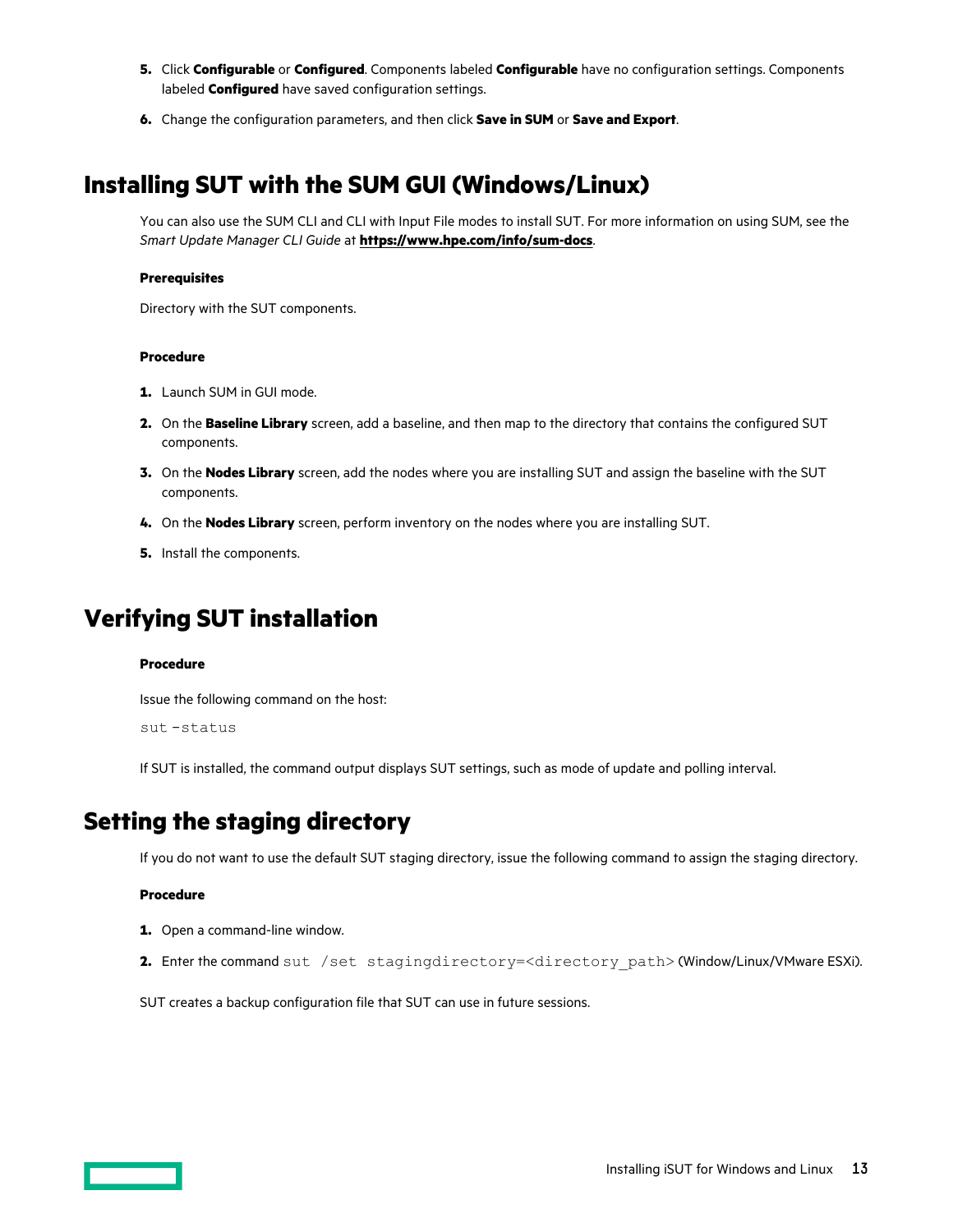# <span id="page-13-0"></span>**Reinstalling SUT with the SUM GUI**

You can reinstall SUT with SUM and overwrite the currently installed version of SUT. You can reinstall SUT to change the configuration for multiple servers at the same time.

#### **Prerequisites**

Directory with SUT components configured.

#### **Procedure**

- **1.** Launch SUM in GUI mode.
- **2.** On the **Baseline Library** screen, add a baseline, and then map to the directory that contains the configured SUT components.
- **3.** On the **Nodes Library** screen, add the nodes where you are installing SUM and assign the baseline with the SUT components.
- **4.** On the **Nodes Library** screen, perform inventory on the nodes where you are installing SUT.
- **5.** Install the components. Use the **Advanced Deployment** mode and **Force** the component updates.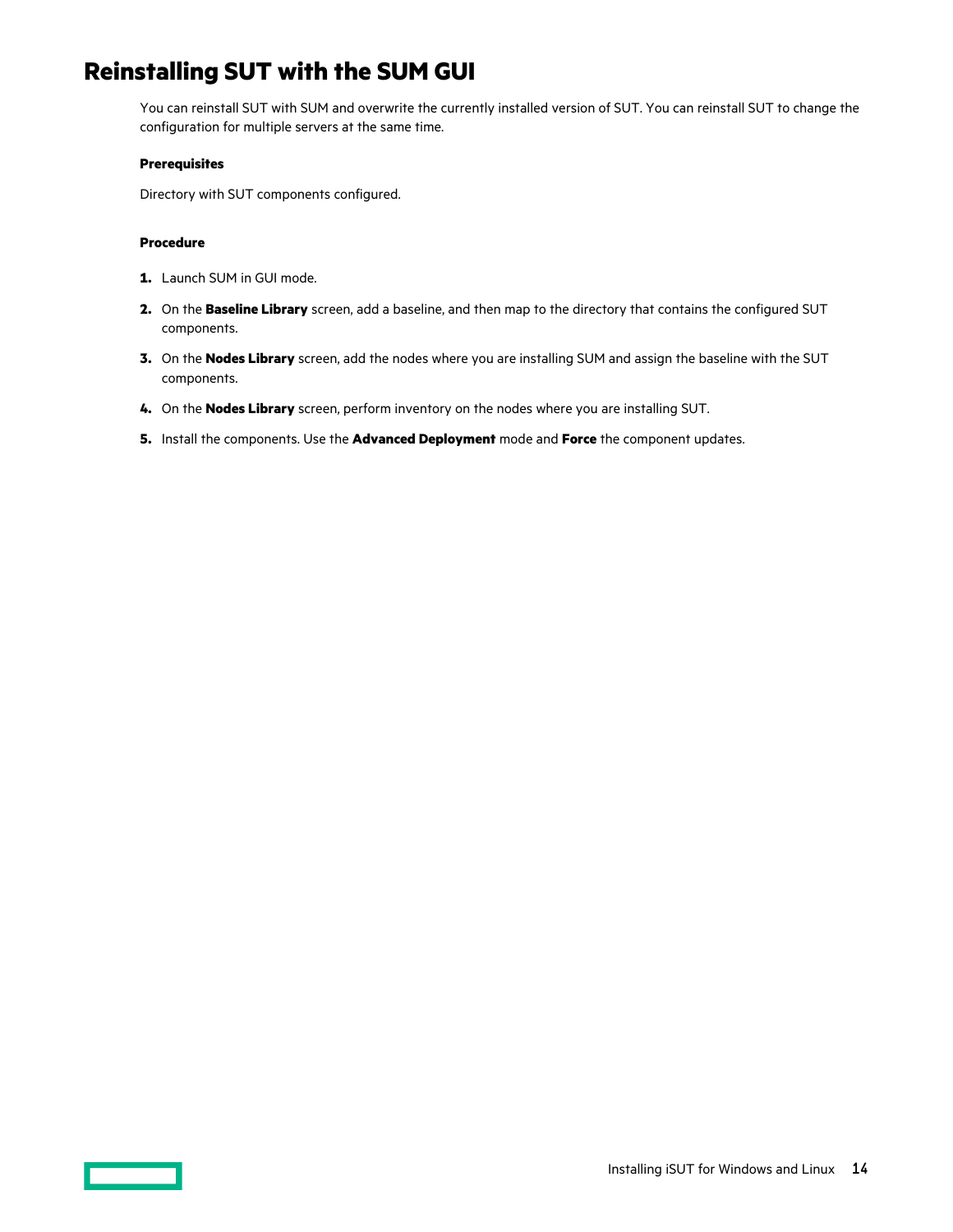# <span id="page-14-0"></span>Installing iSUT for VMware ESXi

### **Installing iSUT VMware ESXi (Gen10 only)**

**NOTE:** You can also install iSUT on VMware ESXi using VMware Update Manager (VUM). For more information, see **<https://vibsdepot.hpe.com/>**.

#### **Procedure**

- **1.** Extract the bundle from the iSUT component (cpxxxxxx.zip).
- **2.** Copy the iSUT bundle (sutComponent\_<esxi version>.<iSUT version>.zip) to the VMware ESXi system.
- **3.** Install the iSUT bundle on the VMware ESXi host—esxcli software component apply -d <absolute path for iSUT bundle>.
- **4.** Reboot the VMware ESXi host.
- **5.** To clear the iLO settings used by the earlier iSUT installation, execute the sut -deregister command.
- **6.** Set the iSUT mode using the OnDemand command,  $\text{sut -set mode} = \text{Conemand/AutoDeploy/}$ AutodeployReboot>.

#### **NOTE:**

- You can set the iSUT mode to AutoDeployReboot mode. However, iSUT reboots the VMware ESXi host only if the host is in Maintenance mode. To set the VMware ESXi host in Maintenance mode, run the command  $\text{excli}$ system maintenanceMode set -e true on the VMware ESXi host.
- When using the latest HPE VMware OS image, iSUT gets pre-installed on the OS. If iSUT is already present, you can proceed from Step 5 directly.

### **VMware ESXi v7.0 restrictions**

VMware ESXi v7.0 provides a new architecture. As a result, there are changes in iSUT running on an ESXi v7.0 as follows:

• After installing iSUT on a VMware ESXi v7.0 and rebooting the system, the iSUT service starts running on the ESXi system. The iSUT service runs as part of a sandbox created on the server. Use the following command to check whether iSUT service is actually running:

ps | grep -i sut

The sut-stop and sut-start commands do not completely stop or start the iSUT service along with the sandbox cleanup or sandbox creation. As a result, they are now disabled for VMware ESXi v7.0. Use the following commands to stop, start, or restart the iSUT service and check its status.

| /etc/init.d/sut stop    | Stops the iSUT service along with the sandbox clean up.                |
|-------------------------|------------------------------------------------------------------------|
| /etc/init.d/sut start   | Start the iSUT service along with the sandbox creation.                |
| /etc/init.d/sut restart | Restarts the iSUT service along with the sandbox cleanup/<br>creation. |
| /etc/init.d/sut status  | Checks the status of ISUT service.                                     |

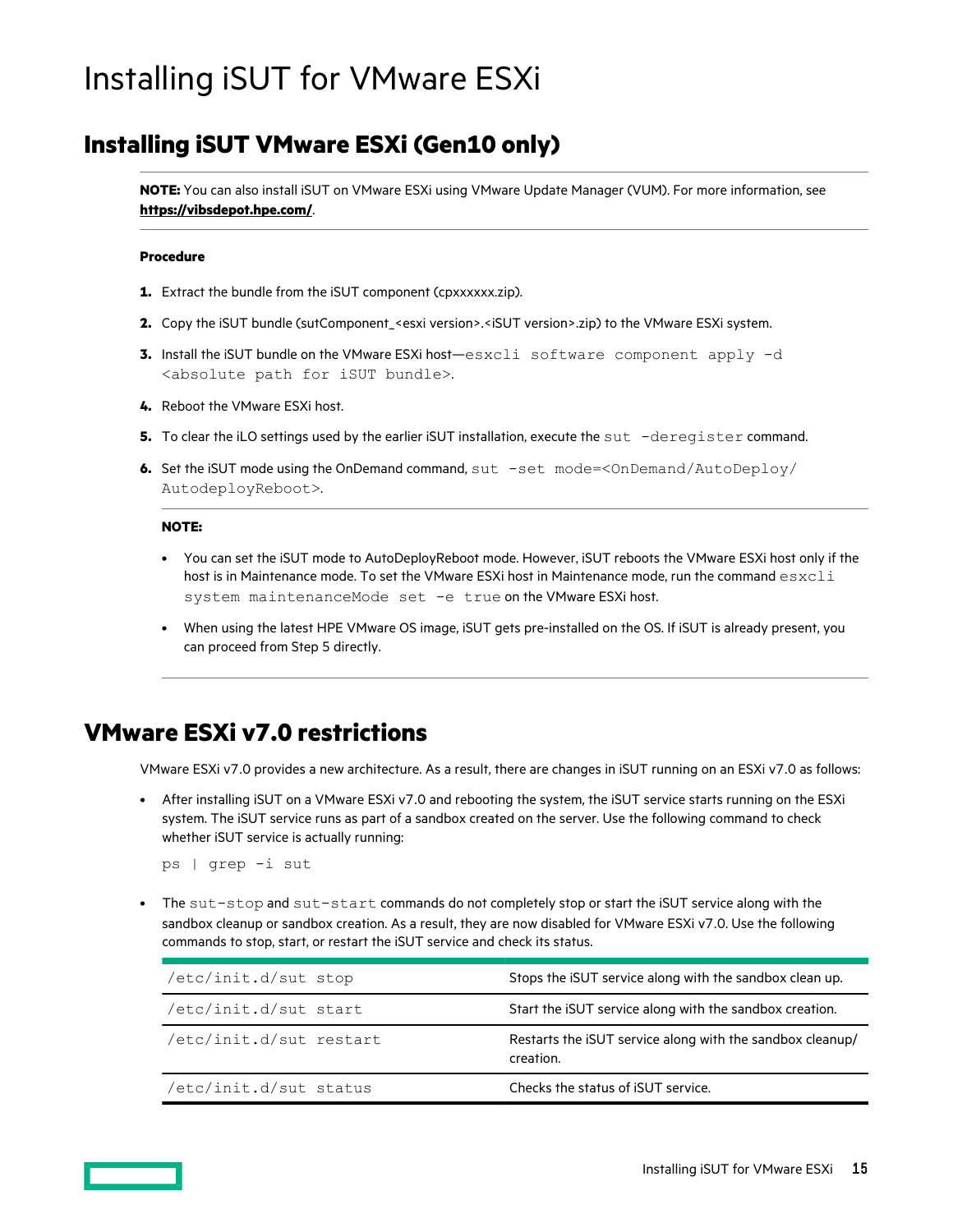- Except for the sut-stop and sut-start commands, you can use other iSUT OnDemand commands until you do not stop the iSUT service using the /etc/init.d/sut stop command or if the iSUT service exits for some reason.
- Use the sut  $-status$  and  $/etc/init.d/sut$  status commands to confirm if the iSUT service and the sandbox created for the iSUT service are still running.
	- When you use one of the commands and if either the iSUT service or the sandbox created for iSUT service is not running on the system, the following messages are displayed:

```
[root@localhost:~] sut-status
SUT service is not running. Execute '/etc/init.d/sut restart' 
and retry the command.
[root@localhost:~]
OR
[root@localhost:~] /etc/init.d/sut status
daemon_sut is not running
[root@localhost:~]
```
◦ To restart the iSUT service with the necessary sandbox, run the following command:

```
[root@localhost:~] /etc/init.d/sut restart
```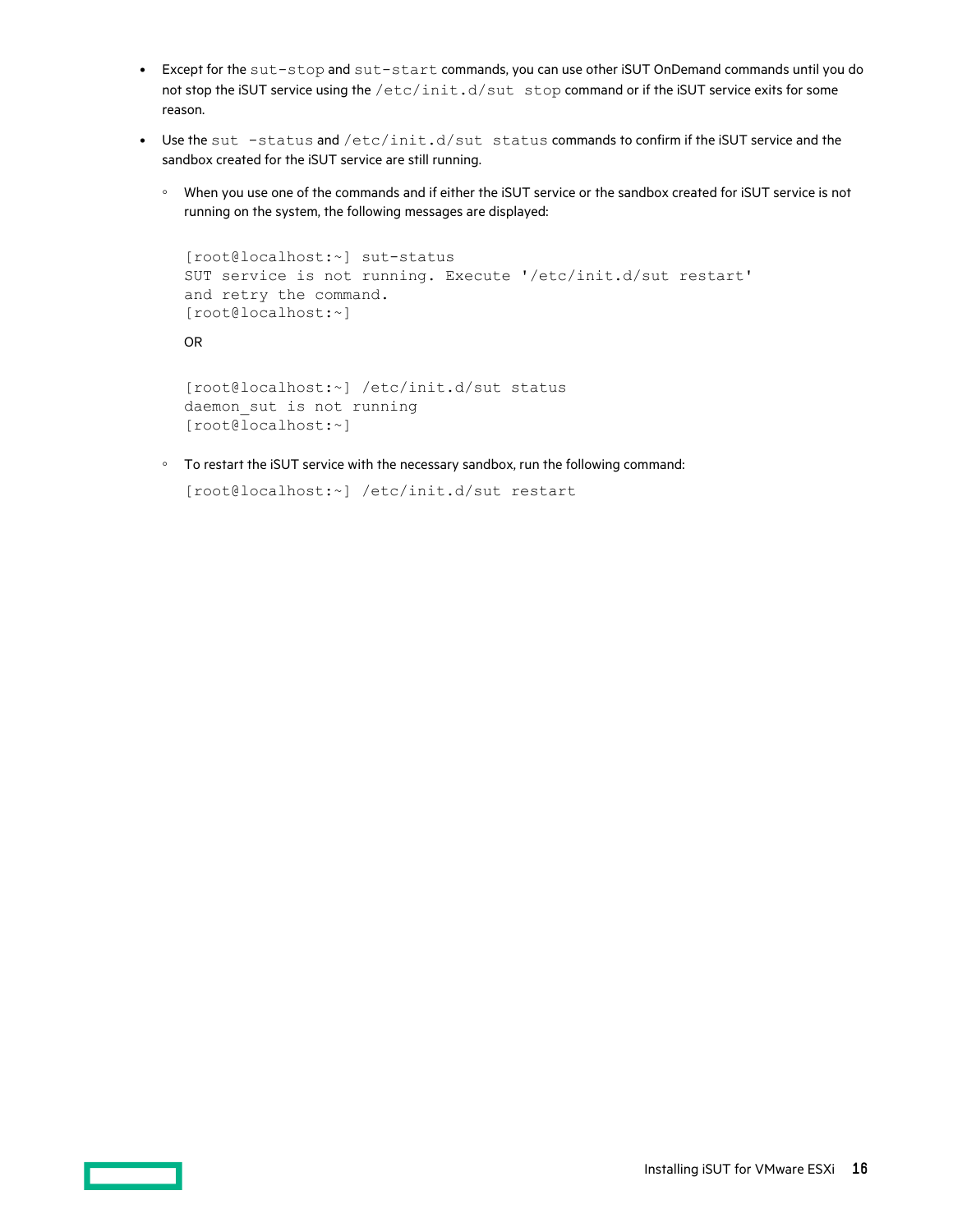# <span id="page-16-0"></span>Installing VMware software Smart Components on Gen10 using SUM and iSUT

To install the VMware ESXi software bundle Smart Components on Gen10 servers, you must configure the ESXi host with iSUT.

#### **Starting Configuration**

Install the HPE custom image for the required version of VMware ESXi.

#### **Set up the ESXi host with iSUT**

**1.** Install the appropriate iSUT component.

**NOTE:** Currently, the iSUT products are smart components that do not unzip correctly on the ESXi platform. Unzip the Smart Component in Linux or uncompress them on Windows.

**2.** After you unzip the smart component to extract the sutComponent\_<esxi OS version>.<iSUT Version>.zip file, copy the sutComponent\_<esxi OS version>.<iSUT Version>.zip file to the ESXi platform, and then install the component:

esxcli software component apply -d <sutComponent \*\*\*.\*\*\*.zip>

- **3.** Reboot the server.
- **4.** If you want iSUT to run in Automode, change the mode to one of the auto modes. For example, sut –set mode=autodeployreboot.

#### **Setup and execute the test using SUM**

- **1.** Get the appropriate SPP file.
- **2.** If you are hosting the SPP on a Windows 10 environment, right-click the file, and then mount the \*.iso.

**NOTE:** If you are not hosting the SPP on a Windows 10 environment, use Virtual CloneDrive to mount ISOs.

- **3.** Navigate to the folder that has the SPP files mounted, and then click **launch\_sum.bat**. The SUM GUI screen appears.
- **4.** Click **Baseline Library** at the upper-left corner of the SUM GUI.
- **5.** To add an additional baseline package, click **Add Baseline** in the top-left pane. The Add Baseline Options screen appears.
- **6.** Click **Add Baseline** in the pop-up window. The Add Baseline screen appears.

**NOTE:** You must have both the cp\*.zip and cp\*.compsig files for the smart component available in the same location as the smart components.

**7.** Click **Add**. The "Additional package" gets added with a list of the smart components found at the location you specified.

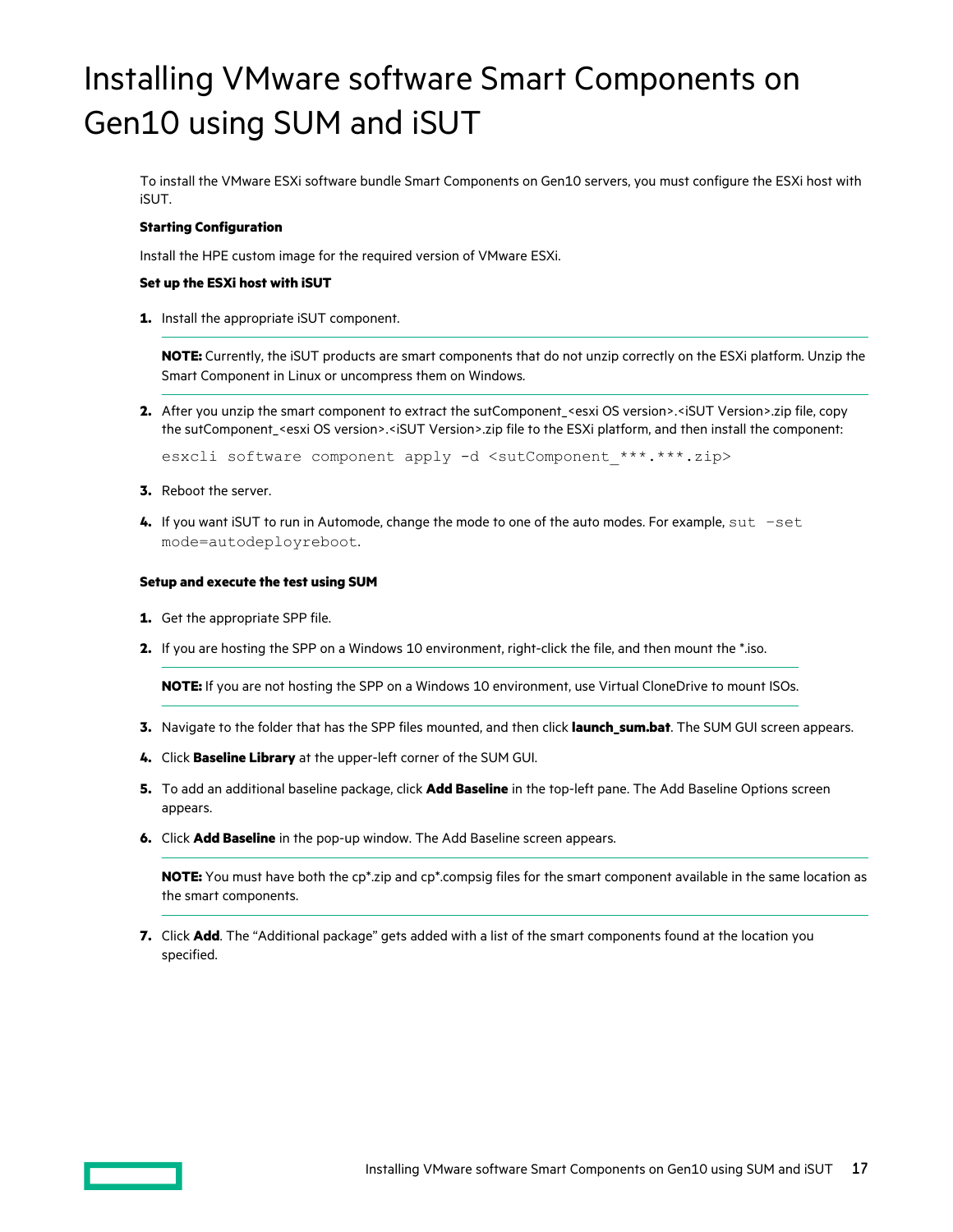**NOTE:** Use the "Additional package" as your baseline if you want to test the installation of the new components. You can test the installation by adding nodes.

For Gen10 servers, add an iLO node (use iLO IP for requested IP address).

**8.** Select Smart Update Manger in the top-left corner of the GUI, and then click **Nodes**. SUM starts performing "discovery" actions.

After adding a node, you can perform an inventory, and then deploy the smart components.

**NOTE:** For more information, see the SUM, HPE iLO Amplifier Pack, and HPE OneView documentation.

- Smart Update Manager User Guide: **[www.hpe.com/info/sum-docs](https://www.hpe.com/info/sum-docs)**
- HPE iLO Amplifier Pack User Guide: **[www.hpe.com/support/ilo-ap-docs](https://www.hpe.com/support/ilo-ap-docs)**
- HPE OneView 5.0 User Guide: **[www.hpe.com/info/oneview/docs](https://www.hpe.com/info/oneview/docs)**

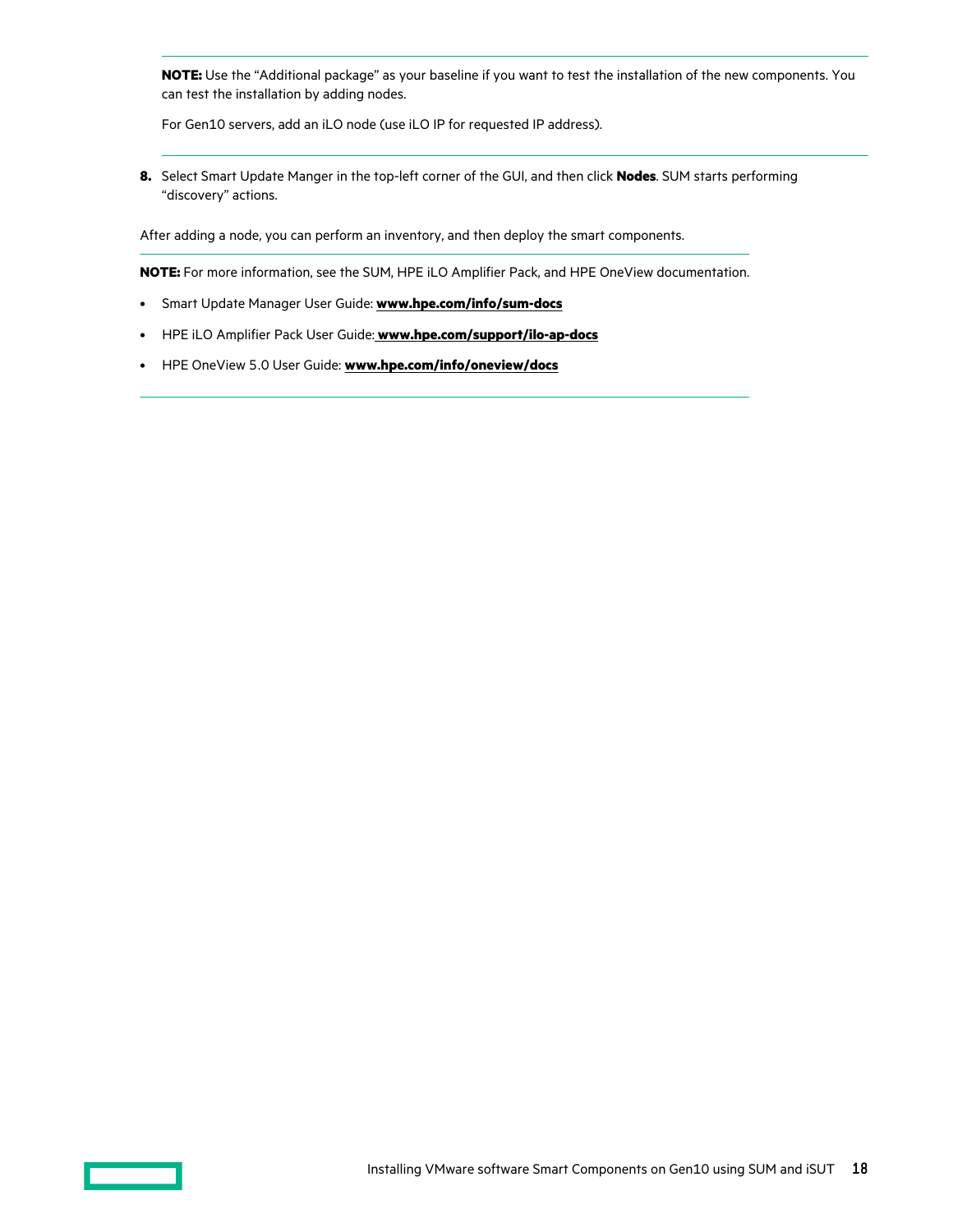# <span id="page-18-0"></span>iSUT log files

## **About log files**

SUT automatically saves the logs after:

- Deploying updates
- Staging updates
- Verifying updates

SUT saves the log files in the following location:

- Linux: /var/tmp/sut
- Windows:
	- OnDemand mode: C:\Users\Administrator\AppData\Local\sut\logs
	- Auto mode: C:\Users\System32\config\systemprofile\AppData\Local\sut\logs
- VMware ESXi: /opt/sut/tmp

# **Collecting log files**

#### **Procedure**

- **1.** Use one of the following commands:
	- Windows: C:\Program Files\SUT\bin\gatherlogs\_x64.exe
	- Linux: /opt/sut/bin/gatherlogs.sh
	- VMware ESXi: /opt/sut/bin/gatherlogs.sh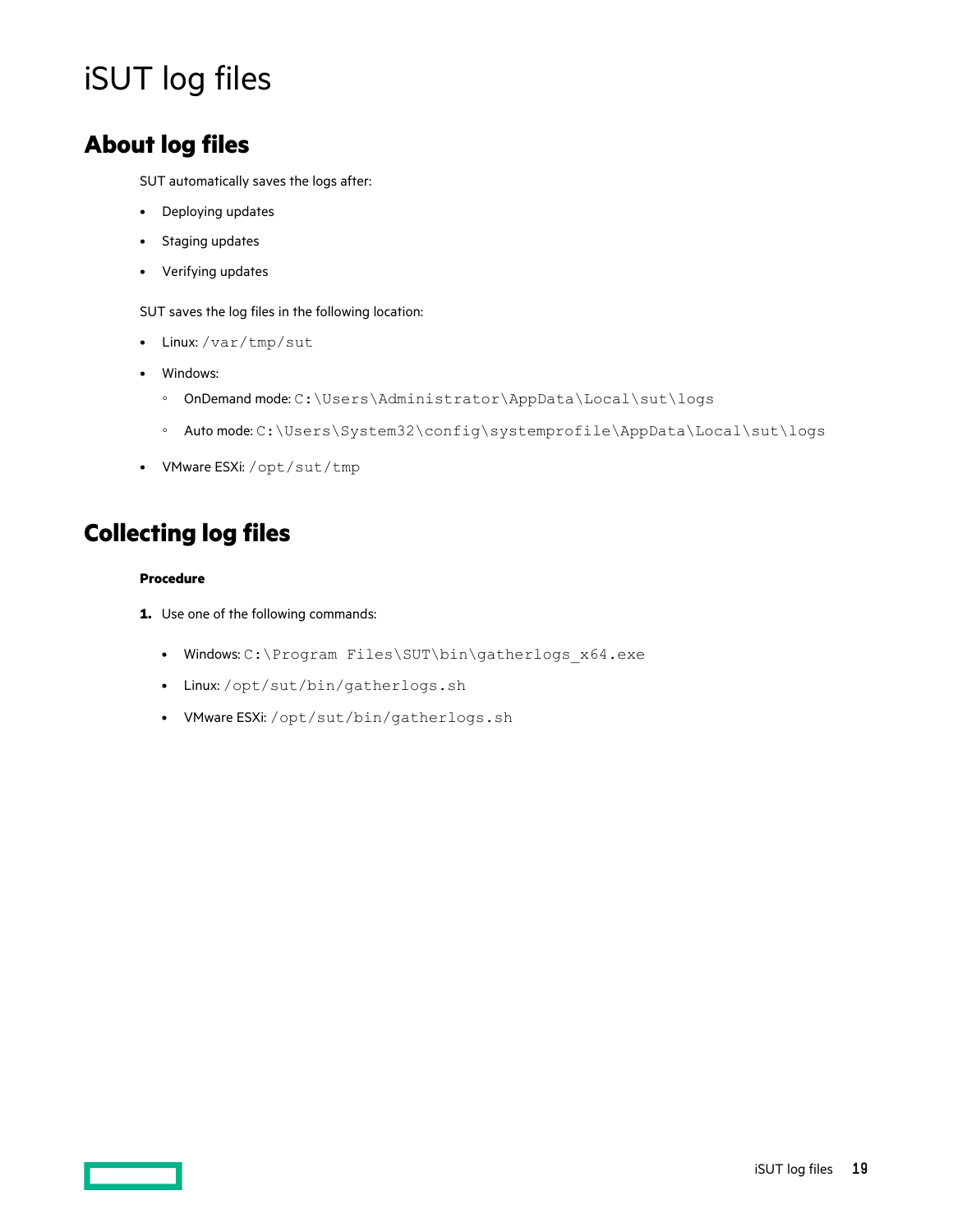# <span id="page-19-0"></span>Uninstalling iSUT

## **Uninstalling iSUT in Windows**

#### **Procedure**

- **1.** On your Windows server, open **Programs and Features**.
- **2.** Select **Integrated Smart Update Tools for Windows**, and then click **Uninstall**.

# **Uninstalling iSUT in Linux**

#### **Procedure**

Use the following command to uninstall SUT:

**- rpm –e sut**

# **Uninstalling iSUT in VMware ESXi**

#### **Procedure**

- 1. Execute the sut -deregister command.
- **2.** Execute the sut -clearilocreds command only if iLO is configured in a High Security mode, such as FIPS.
- **3.** Use the following command to uninstall iSUT:
	- VMware ESXi 6.x:
		- esxcli software vib remove –n sut
		- esxcli software vib remove –n sutesxcli
	- VMware ESXi 7.x: esxcli software component remove -n sutComponent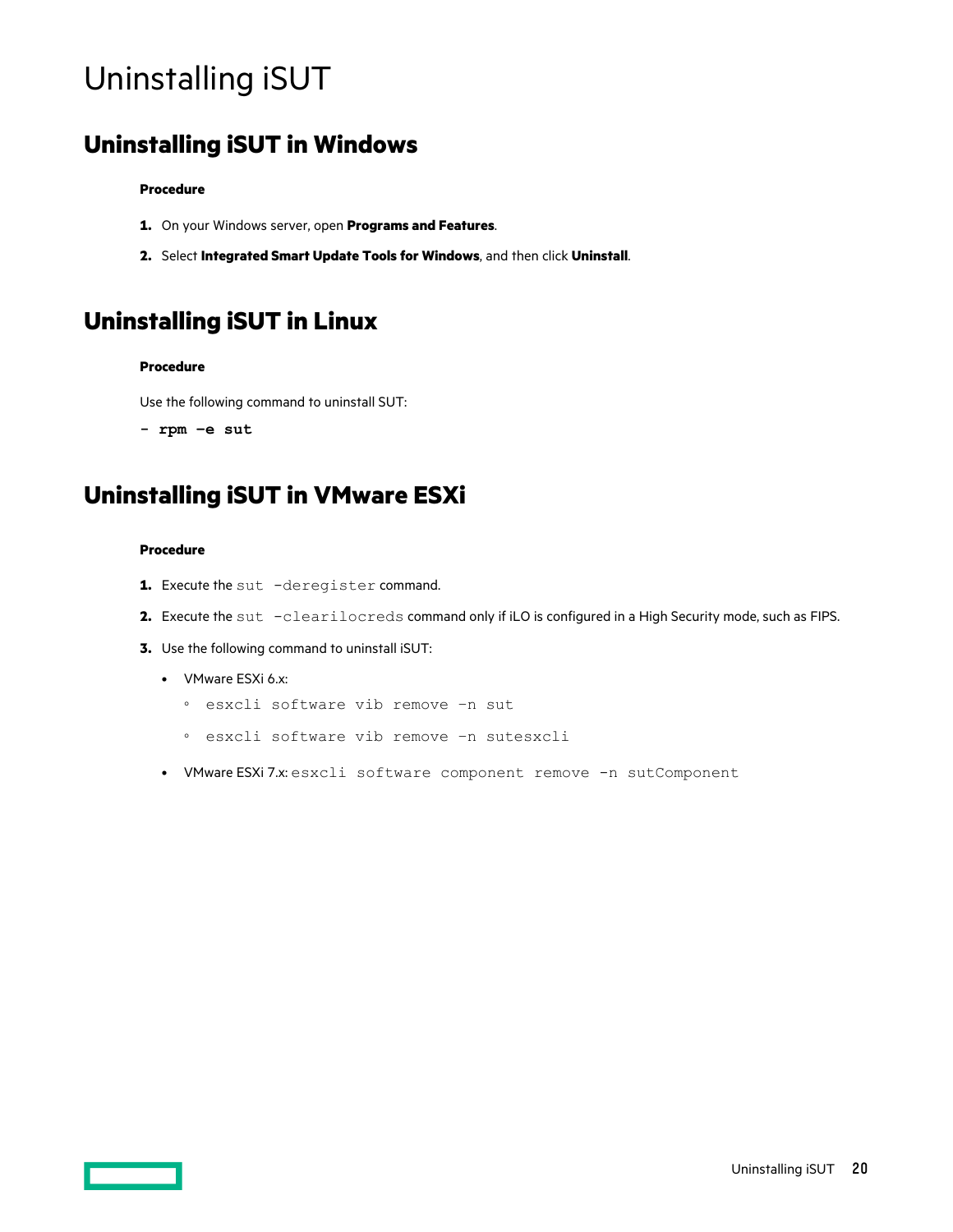# <span id="page-20-0"></span>iSUT troubleshooting

### **Baseline URI not Detected as a Supported Baseline**

#### **Symptom**

The URI provided is not detected as a supported baseline ISO.

#### **Cause**

The directory contents do not match the SPP structure.

#### **Action**

- **1.** Verify that the SPP ISO is valid.
- **2.** Reissue the request.

# **iSUT unexpectedly installs a CHIF driver**

#### **Symptom**

SUT installs an HPE iLO Channel Interface (CHIF) driver when you did not select it for installation.

#### **Cause**

SUT requires the CHIF driver to perform tasks.

#### **Action**

No action.

### **Cannot clear the SUT staging directory**

#### **Symptom**

While staging components, SUT cannot clear the staging directory.

#### **Solution 1**

#### **Cause**

The user does not have execution permissions for the directory or file.

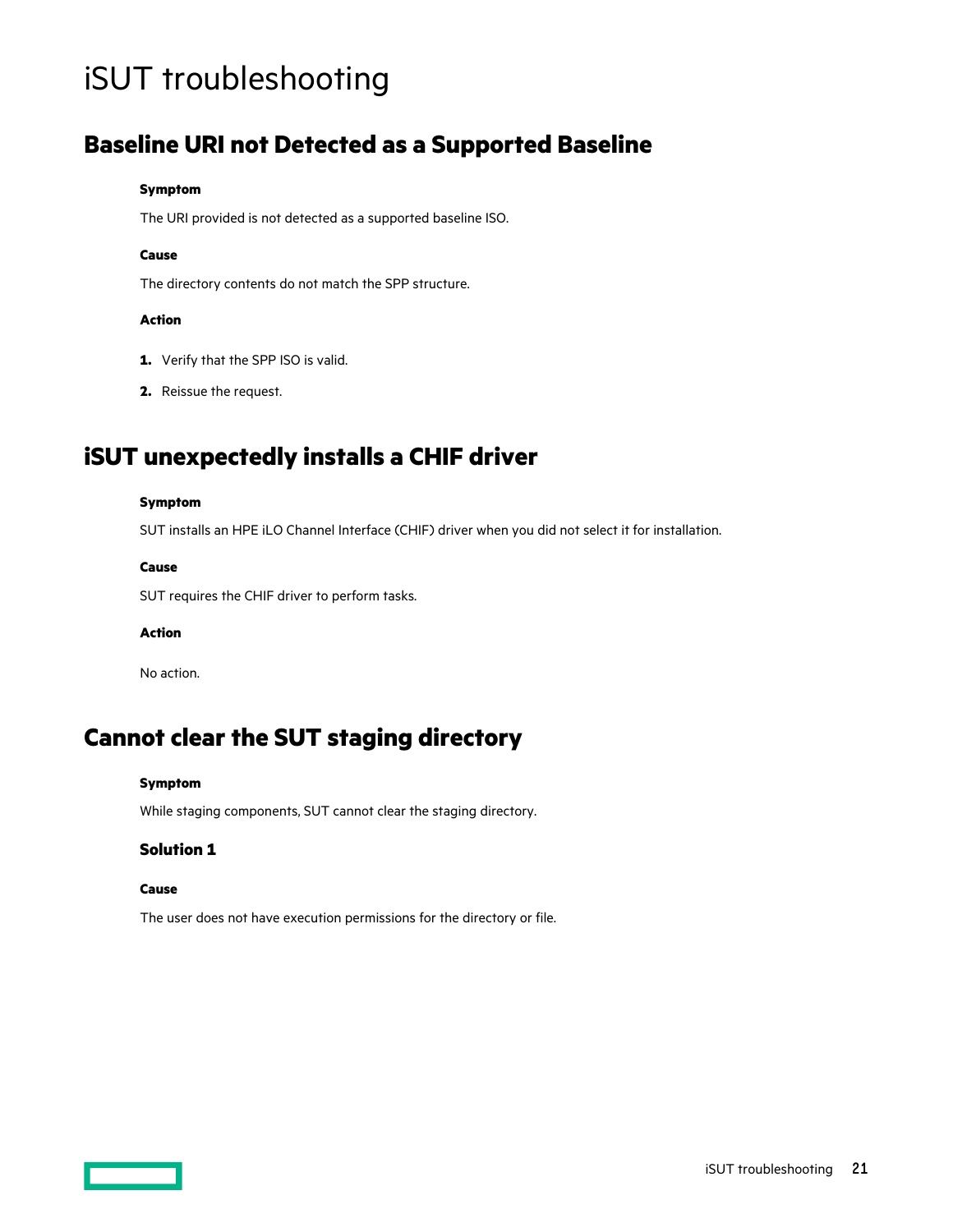#### <span id="page-21-0"></span>**Action**

Make sure that the administrator has write permissions for the directory.

#### **Solution 2**

#### **Cause**

Other processes are using the staged files.

#### **Action**

Verify that other processes are not using the staged files.

### **SUT is installed, but does not issue commands**

#### **Symptom**

SUT installed succeeds, but commands do not function.

#### **Cause**

A user account without administrator or root user privileges installed SUT.

#### **Action**

Uninstall SUT and reinstall with an administrator account or root user.

## **iSUT does not recognize a configuration file**

#### **Symptom**

SUT does not recognize the specified configuration file.

#### **Cause**

The path to the configuration file includes spaces.

#### **Action**

Remove all empty spaces from the directory path to a configuration file.

## **SUT cannot stage files**

#### **Symptom**

SUT cannot stage files.

#### **Solution 1**

#### **Cause**

SUT files require more space than available on the disk.

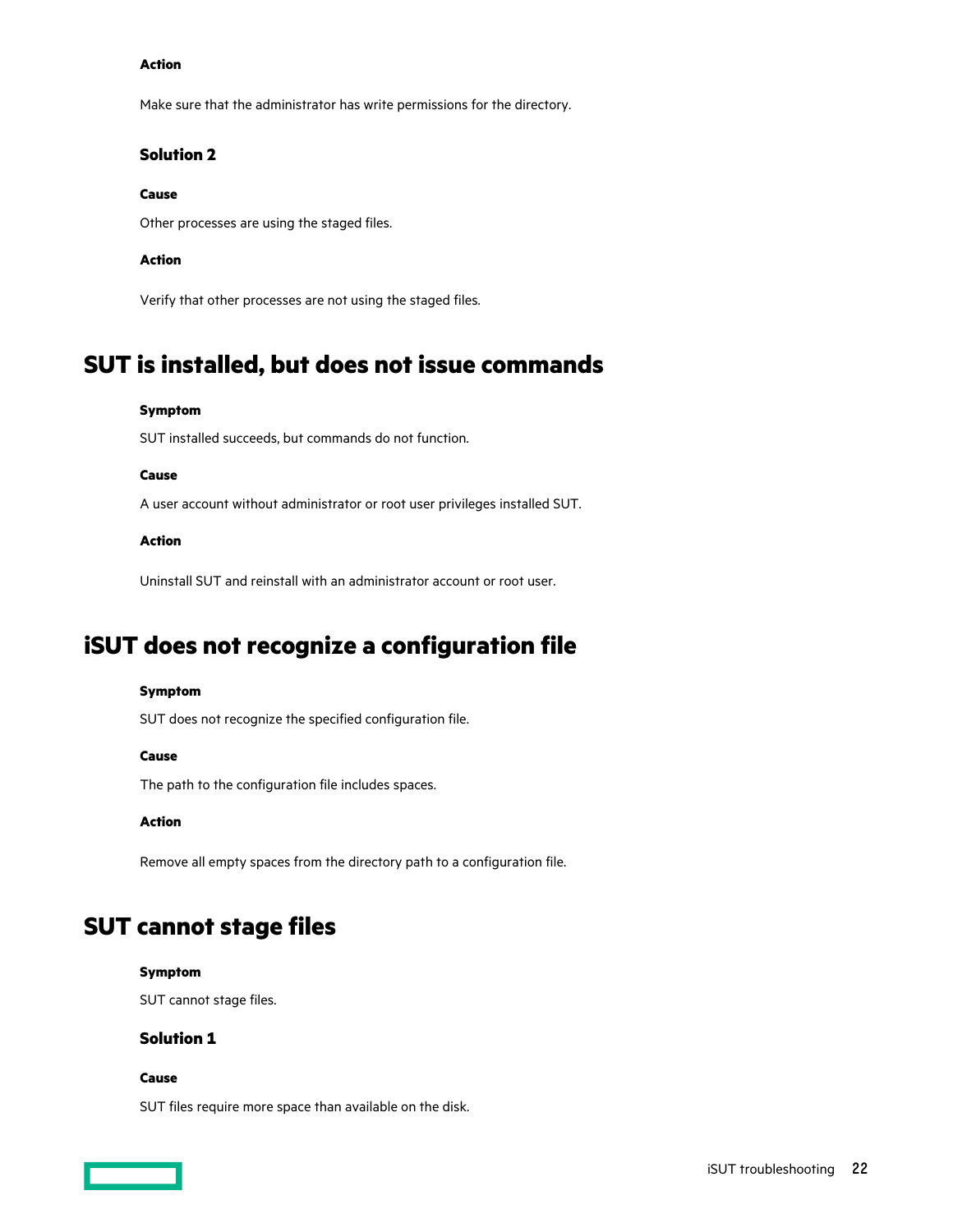#### <span id="page-22-0"></span>**Action**

Clear disk space on staging drive and retry the staging operation.

#### **Solution 2**

#### **Cause**

The component is not in the baseline SPP.

#### **Action**

Verify that the component is in the baseline SPP.

#### **Solution 3**

#### **Cause**

SPP fails security validation on Windows.

#### **Action**

Update the Windows root certificates. Manually update the GlobalSign Root CA and AddTrust External Root CA certificates.

### **SUT cannot mount baseline ISO through iLO Virtual Media**

#### **Symptom**

Mounting the baseline ISO through the iLO Virtual Media failed.

#### **Cause**

- The baseline is not accessible.
- The HTTPS server hosting the baseline ISO is busy.
- There is no HPE iLO Advanced license installed.

#### **Action**

- **1.** Check to see if another baseline ISO is already mounted through iLO Virtual Media.
- **2.** Verify that an HPE iLO Advanced license is installed.
- **3.** Verify that the staging directory URI is accessible.
- **4.** Retry the operation.

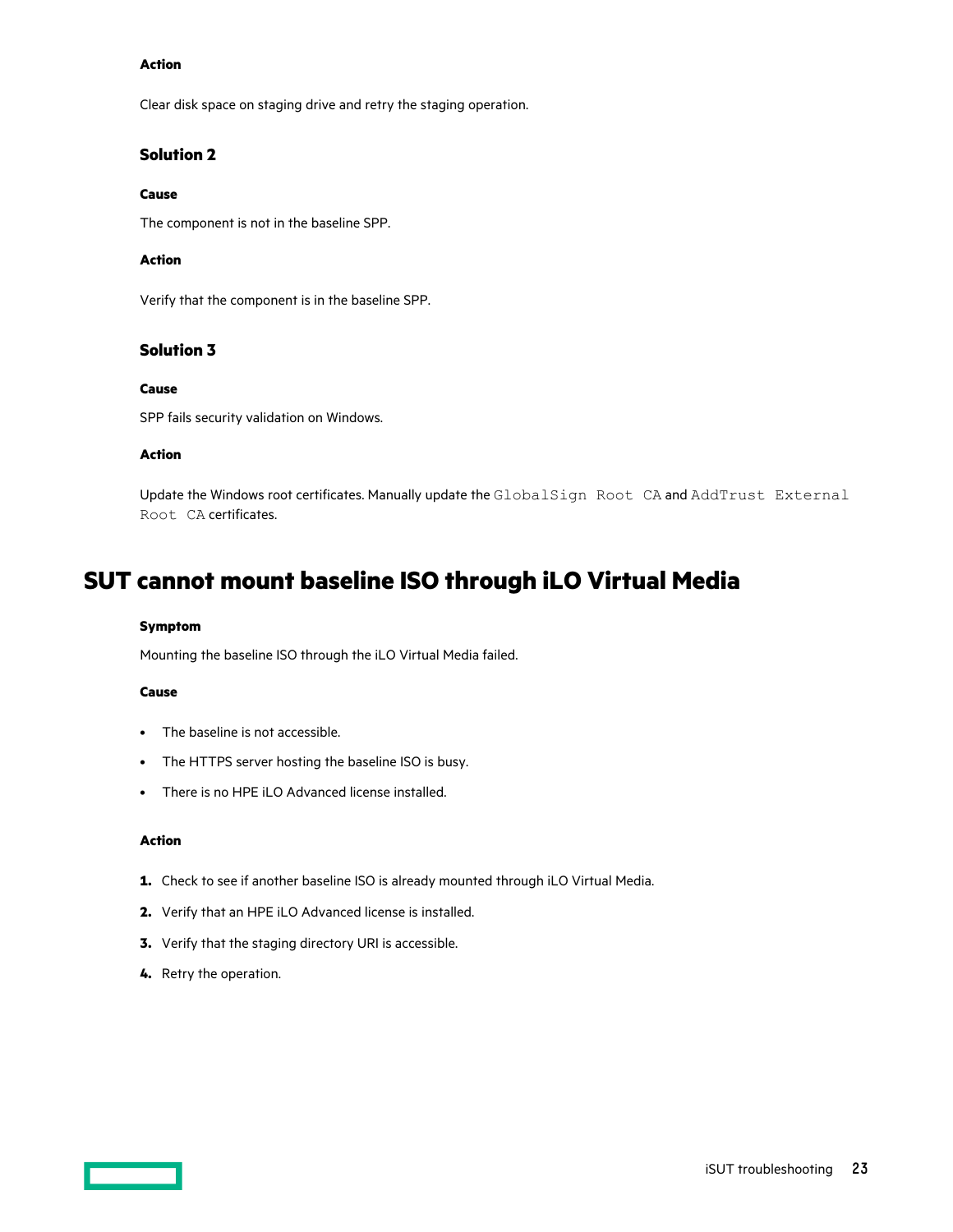## <span id="page-23-0"></span>**SUT cannot start deployment**

#### **Symptom**

SUT cannot deploy updates.

#### **Solution 1**

#### **Cause**

The staging directory is not accessible or has been deleted.

#### **Action**

Verify that the staging directory is valid.

#### **Solution 2**

#### **Cause**

For Gen10 iLO Repository-based updates, if the system is connected to HPE OneView and you manually add components to the iLO queue, SUT does not pick components for update.

#### **Action**

Remove the server from HPE OneView or initiate the deployment from HPE OneView.

### **SUT cannot reboot a server**

#### **Symptom**

SUT cannot reboot a server after deploying updates to the server.

#### **Action**

Manually reboot the server.

### **Components in an iLO installation queue are marked as Exception**

#### **Symptom**

SUT marks the component state in iLO installation queue as Exception with message ID as InvalidFile.

#### **Cause**

This can occur if the component signature is not imported into the rpm database.

Windows certificates are not current.

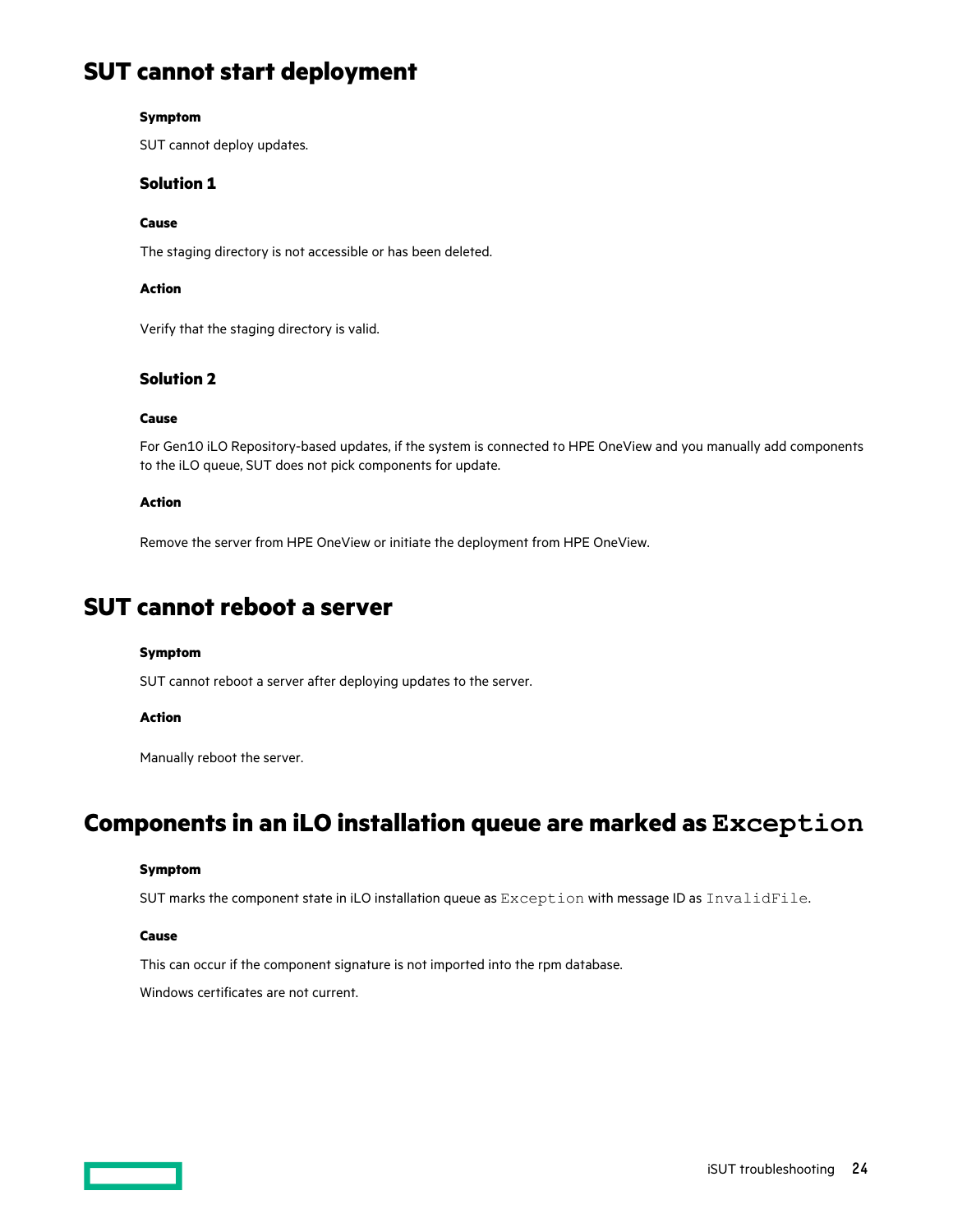#### <span id="page-24-0"></span>**Action**

**1.** Make sure that the certificates are up-to-date on the system.

Linux: Import the HPE rpm keys at **<https://downloads.linux.hpe.com/SDR/keys.html>**. Use the rpm --import command.

### **SUT does not launch SUM**

#### **Symptom**

SUM does not execute.

#### **Solution 1**

#### **Cause**

The SUM binary does not exist in the staging location.

#### **Action**

Make sure that SUM exists in the SPP ISO.

#### **Solution 2**

#### **Cause**

The SUM binary does not have the correct permissions.

#### **Action**

Make sure that the SUM binary has the correct permissions.

### **SUT does not support the version of SUM**

#### **Symptom**

SUT cannot launch SUM.

#### **Cause**

The version of SUM is too old.

#### **Action**

Verify that the version of SUM is supported. For more information, see the *Integrated Smart Update Tools Release Notes*.

### **An unprivileged account installed SUT**

#### **Symptom**

SUT installed succeeds, but commands do not function.

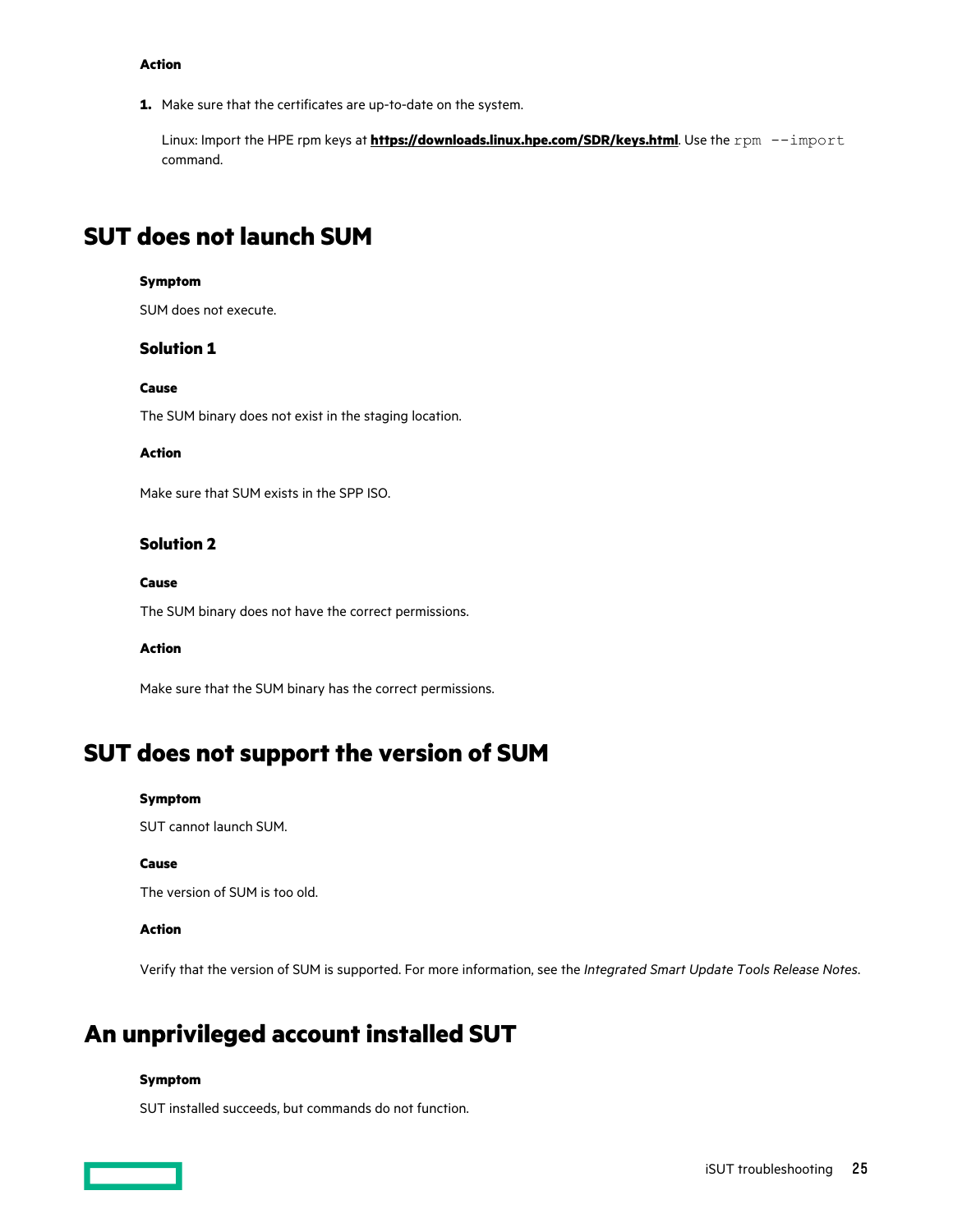#### <span id="page-25-0"></span>**Cause**

A user account without administrator or root user privileges installed SUT.

#### **Action**

Uninstall SUT and reinstall with an administrator account or root user.

## **SUT unexpectedly changes the command**

#### **Symptom**

A requested command changes during processing.

#### **Cause**

A user sent a request while SUT processed another request.

#### **Action**

Reissue the command that changed. Make sure that one command ends before issuing another command.

### **Firmware update is delayed when firmware is applied in mixed mode**

#### **Symptom**

When you create a profile in mixed mode, the firmware update schedule is delayed.

#### **Cause**

A group of nodes picked by SUT for concurrent deployment can have a maximum of 20 nodes. The scheduled nodes that have similar attributes for Force Flag, Install type, Baseline URI, and Schedule time are grouped. These nodes are then sent for concurrent updates. If the update for a concurrent group is already in progress, the schedule for the subsequent group is delayed by 1 hour to allow the scheduled nodes to complete their updates.

#### **Action**

Ensure that a single group of nodes sent to SUT for deployment has the following matching properties: Force Flag, Install type, Baseline URI, and Schedule time (if specified).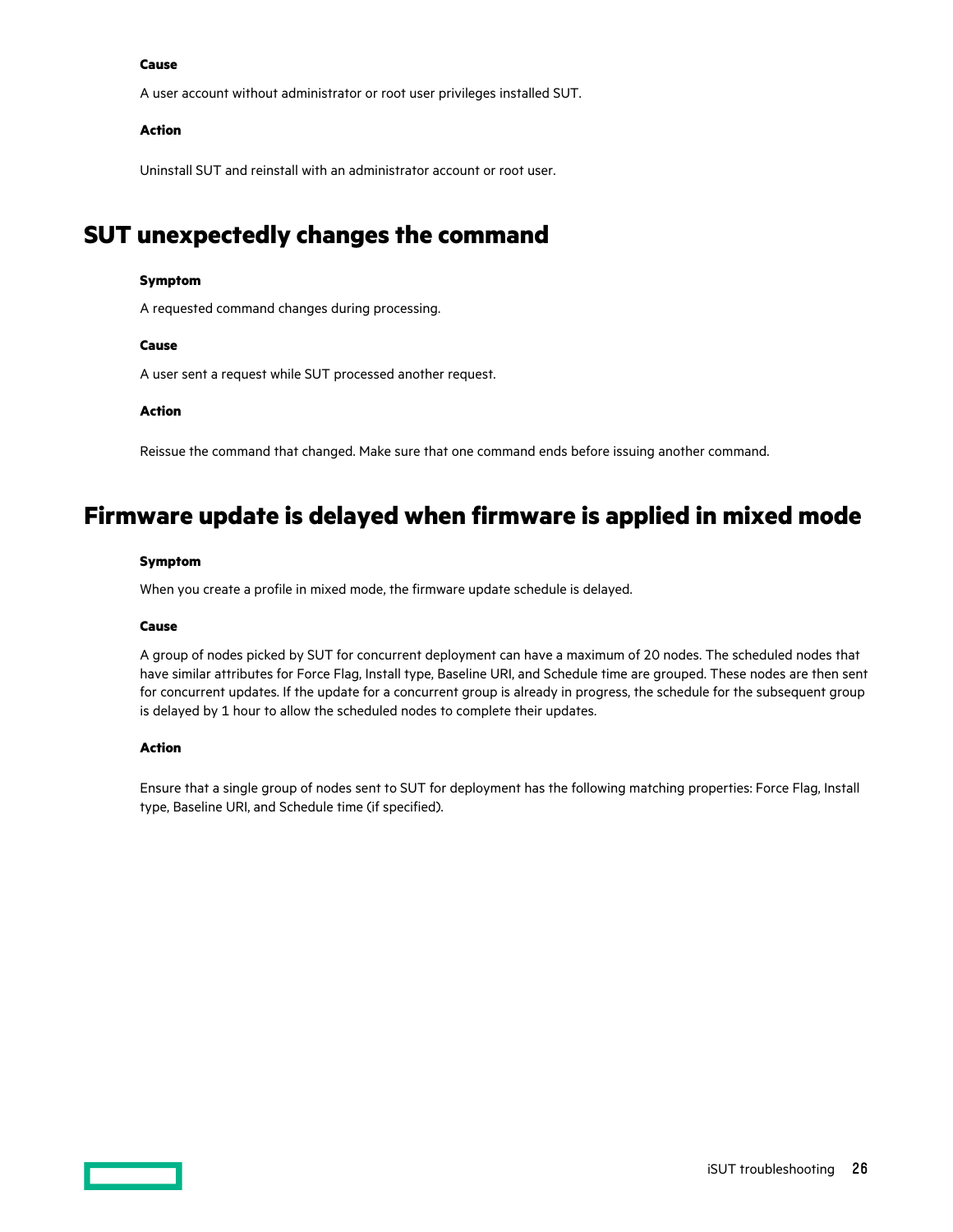# <span id="page-26-0"></span>Website and support

### **Websites**

| Hewlett Packard Enterprise Information Library | www.hpe.com/info/EIL               |
|------------------------------------------------|------------------------------------|
| Smart Update Manager                           | www.hpe.com/servers/sum            |
| Smart Update Manager Information Library       | www.hpe.com/info/sum-docs          |
| <b>Smart Update Tools</b>                      | www.hpe.com/servers/sut            |
| Smart Update Tools Information Library         | www.hpe.com/info/isut-docs         |
| Service Pack for ProLiant                      | www.hpe.com/servers/spp            |
| Service Pack for ProLiant documentation        | www.hpe.com/info/spp/documentation |
| Service Pack for ProLiant downloads            | www.hpe.com/servers/spp/download   |
| Service Pack for ProLiant custom downloads     | www.hpe.com/servers/spp/custom     |
| <b>HPE SDR site</b>                            | downloads.linux.hpe.com            |

For additional websites, see **Support and other resources**.

### **Support and other resources**

#### **Accessing Hewlett Packard Enterprise Support**

• For live assistance, go to the Contact Hewlett Packard Enterprise Worldwide website:

#### **<https://www.hpe.com/info/assistance>**

• To access documentation and support services, go to the Hewlett Packard Enterprise Support Center website: **<https://www.hpe.com/support/hpesc>**

#### **Information to collect**

- Technical support registration number (if applicable)
- Product name, model or version, and serial number
- Operating system name and version
- Firmware version
- Error messages
- Product-specific reports and logs

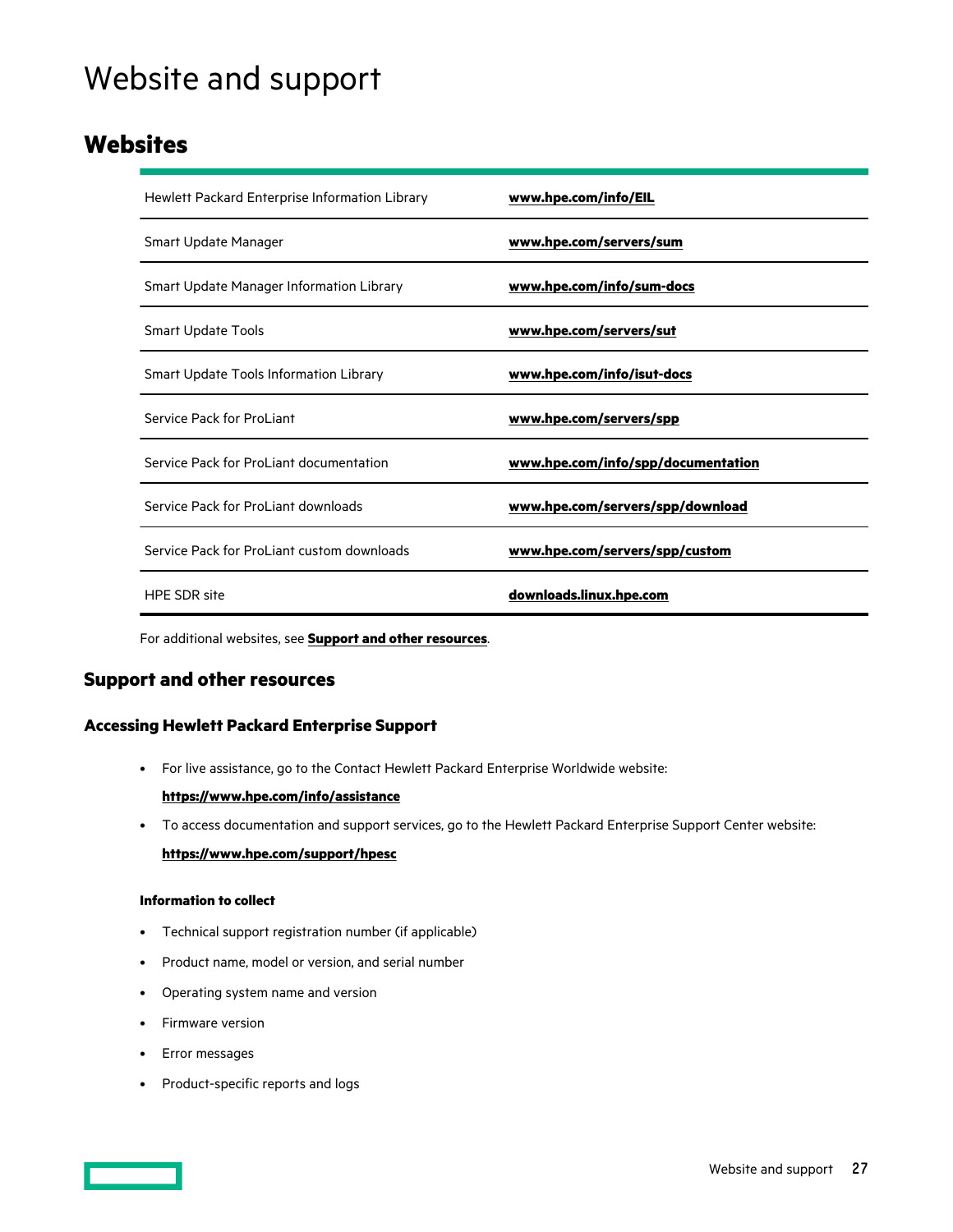- <span id="page-27-0"></span>• Add-on products or components
- Third-party products or components

#### **Accessing updates**

- Some software products provide a mechanism for accessing software updates through the product interface. Review your product documentation to identify the recommended software update method.
- To download product updates:

**Hewlett Packard Enterprise Support Center <https://www.hpe.com/support/hpesc> Hewlett Packard Enterprise Support Center: Software downloads <https://www.hpe.com/support/downloads> My HPE Software Center <https://www.hpe.com/software/hpesoftwarecenter>**

• To subscribe to eNewsletters and alerts:

#### **<https://www.hpe.com/support/e-updates>**

• To view and update your entitlements, and to link your contracts and warranties with your profile, go to the Hewlett Packard Enterprise Support Center **More Information on Access to Support Materials** page:

#### **<https://www.hpe.com/support/AccessToSupportMaterials>**

**IMPORTANT:** Access to some updates might require product entitlement when accessed through the Hewlett Packard Enterprise Support Center. You must have an HPE Passport set up with relevant entitlements.

#### **Remote support**

Remote support is available with supported devices as part of your warranty or contractual support agreement. It provides intelligent event diagnosis, and automatic, secure submission of hardware event notifications to Hewlett Packard Enterprise, which will initiate a fast and accurate resolution based on your product's service level. Hewlett Packard Enterprise strongly recommends that you register your device for remote support.

If your product includes additional remote support details, use search to locate that information.

#### **Remote support and Proactive Care information**

#### **HPE Get Connected**

**<https://www.hpe.com/services/getconnected>**

**HPE Proactive Care services**

**<https://www.hpe.com/services/proactivecare>**

**HPE Datacenter Care services**

**<https://www.hpe.com/services/datacentercare>**

**HPE Proactive Care service: Supported products list**

**<https://www.hpe.com/services/proactivecaresupportedproducts>**

#### **HPE Proactive Care advanced service: Supported products list**

**<https://www.hpe.com/services/proactivecareadvancedsupportedproducts>**